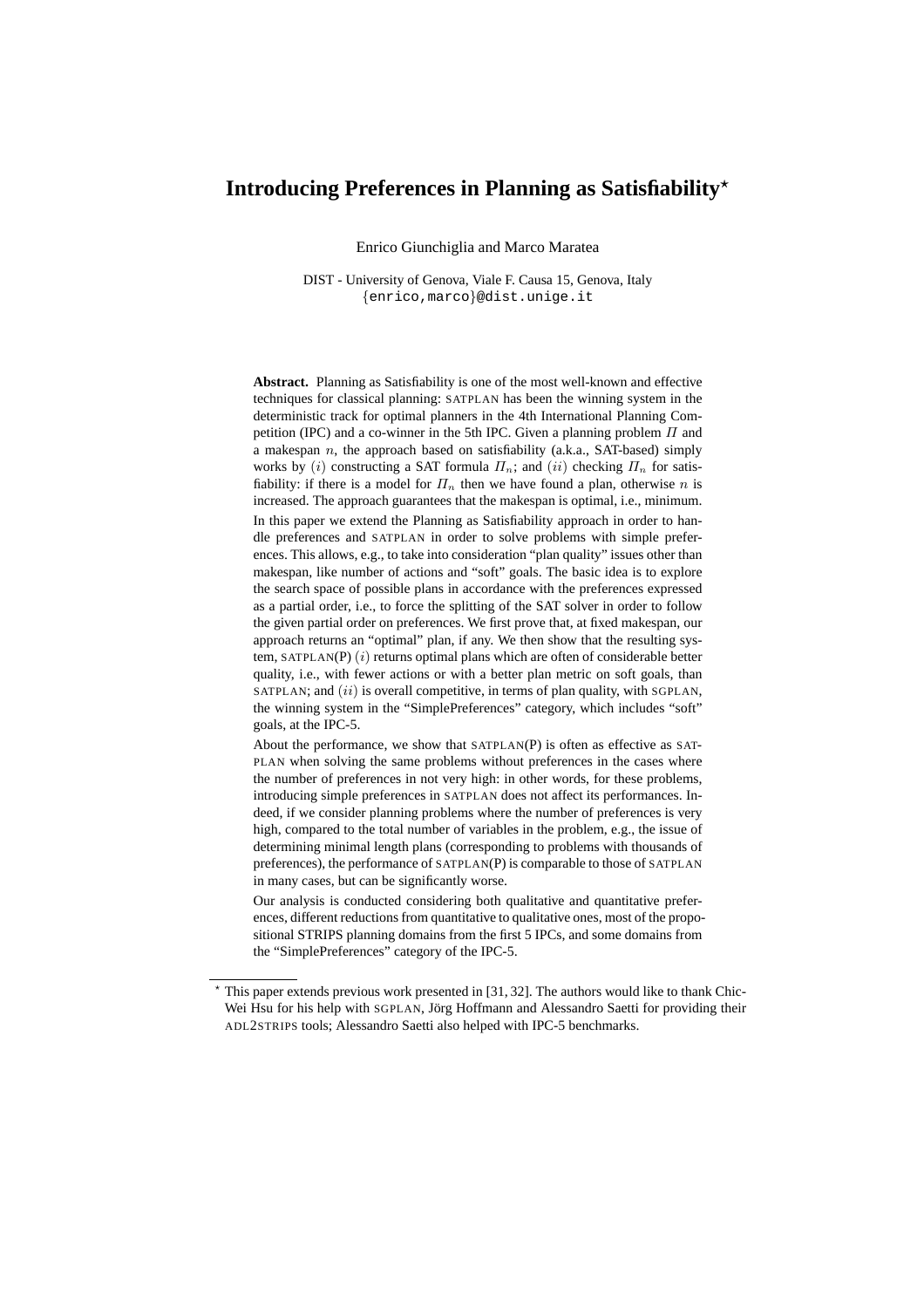#### **1 Introduction**

Planning as Satisfiability [39] is one of the most well-known and effective techniques for classical planning: SATPLAN [40, 41] is a planner based on propositional satisfiability (SAT) and, considering the track for optimal propositional planner, it has been the winning system in the 4th International Planning Competition  $(IPC)^1$  [35] and a co-winner in the IPC-5<sup>2</sup> [27] (together with another planner based on SAT, MAX-PLAN [57]). Given a planning problem  $\Pi$ , the basic idea of Planning as Satisfiability (a.k.a., SAT-based) is to convert the problem of determining the existence of a plan for  $\Pi$  with a fixed makespan *n* into a SAT formula  $\Pi_n$  such that there is a one-to-one correspondence between the plans of  $\Pi$  with makespan  $n$  and the interpretations satisfying  $\Pi_n$ . The SAT-based approach thus works by (i) constructing a SAT formula  $\Pi_n$ ; and (ii) checking  $\Pi_n$  for satisfiability: if there is a model for  $\Pi_n$  then we have found a plan, otherwise  $n$  is increased. The approach guarantees that the makespan is optimal, i.e., minimum. Of course, for SATPLAN effectiveness, it is crucial the availability of very effective SAT solvers, like MINISAT [21]. MINISAT is based on the Davis-Logemann-Loveland procedure (DLL) [14] like most of the state-of-the-art SAT checkers, and won the SAT competition in 2005<sup>3</sup> (together the the the SAT/CNF minimizer SATELITE), the SAT race 2006 and 2008<sup>4</sup>, on industrial benchmarks.

In this paper we extend the Planning as Satisfiability approach in order to handle both qualitative (in which relative importance among preferences is described by, e.g., a partial order) and quantitative (using a reward-based approach) preferences, and SAT-PLAN in order to solve problems with simple preferences. Qualitative and quantitative approaches both received attention in planning, each having its pros and cons, as commented in, e.g., Sec. 2.3 of [27]. By "simple" we mean that the structure of the partial order is restricted to particular, e.g., linear, cases: despite this limitation, which nonetheless only holds at implementation level, we will see that simple preferences allow to express and solve important optimization problems.

The basic idea of our algorithm, extending the results first presented in the CSP setting in [6] (in the context of CP-net [5]) and then in [30] in the SAT setting, is to explore the search space of possible plans in accordance with the preferences expressed as a partial order, i.e., to force the splitting of the SAT solver in order to follow the given partial order on preferences. Qualitative preferences are naturally handled in this way, while quantitative preferences need an encoding of the objective function to be minimized/maximized. This allows, e.g., to take into consideration "plan quality" issues other than makespan, like number of actions and plan metrics defined on "soft" goals. We implemented this approach by modifying SATPLAN, and we call SATPLAN(P) the resulting system.

We first prove that, at fixed makespan, our approach returns an "optimal" plan, i.e., such that there is no a "better" plan under the expressed preferences, if any. Then, we show that SATPLAN(P)

<sup>1</sup> http://www.tzi.de/˜edelkamp/ipc-4/.

 $2$  http://zeus.ing.unibs.it/ipc-5/.

<sup>3</sup> http://www.satcompetition.org/2005/.

<sup>4</sup> See http://fmv.jku.at/sat-race-2006/ and http://baldur.iti.uka. de/sat-race-2008/, respectively.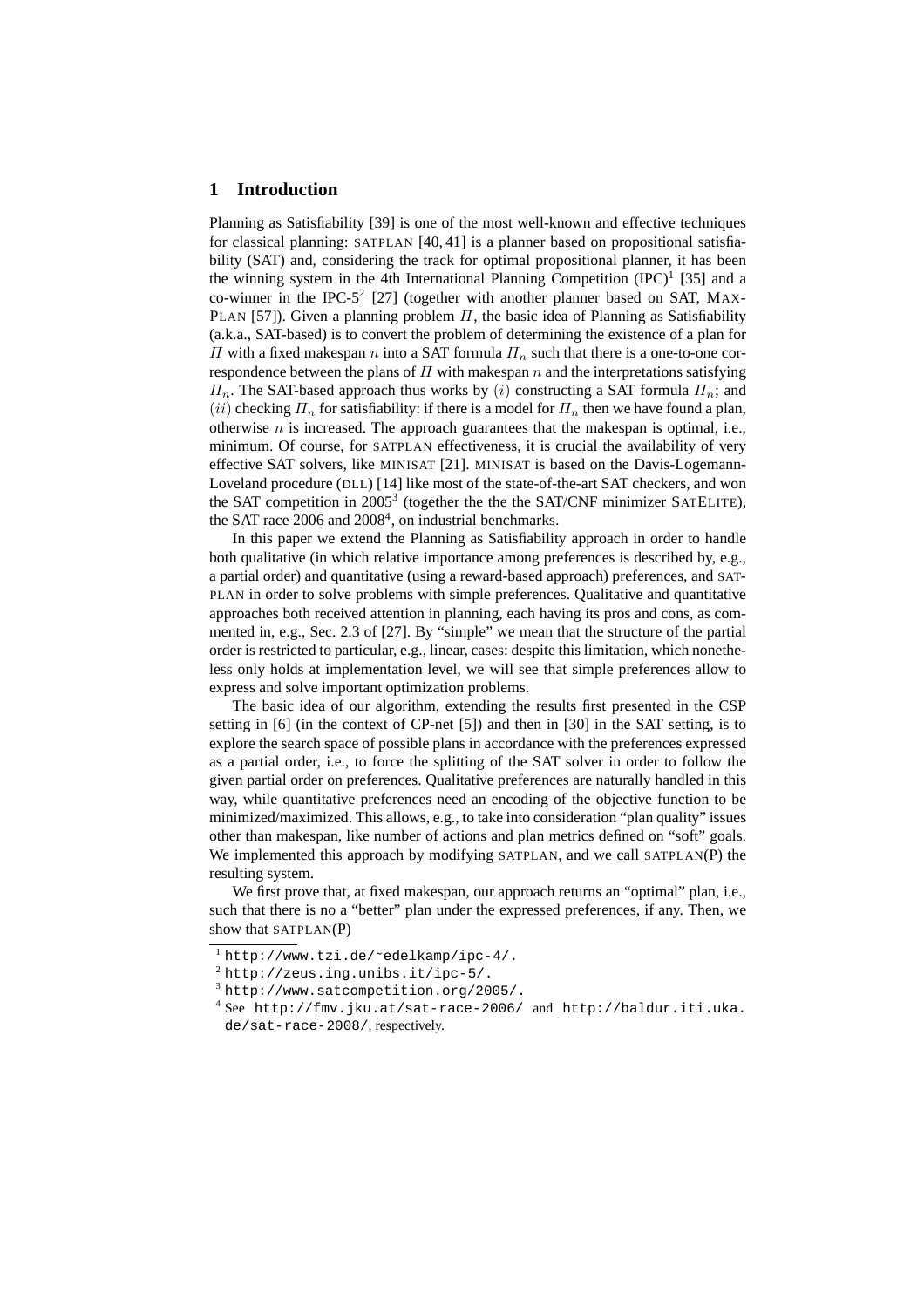- 1. returns optimal plans which are often of considerable better quality, i.e., with fewer actions or with a better plan metric defined on soft goals, than SATPLAN; and
- 2. is overall competitive, in terms of plan quality, with SGPLAN when considering benchmarks from IPC-5 related to optimization on the goals: even if SATPLAN(P) and SGPLAN solve a different problem, i.e., bounded vs. unbounded, they are still both targeted for optimization. This is a remarkable result given that SGPLAN is the clear winner in the "SimplePreferences" category, which includes "soft" goals, at the IPC-5.

About the performance, we show that SATPLAN(P) is often as effective as SATPLAN, in terms of CPU time, on the problems we consider where the number of preferences involved is not very high, i.e., that on these problems introducing simple preferences in SATPLAN does not affect its performances. Indeed, if we consider planning problems where the number of preferences is very high compared to the total number of variables in the problem, e.g., the issue of determining minimal length plans (corresponding to problems with thousands of preferences), the performance of SATPLAN(P) is comparable to those of SATPLAN in many cases, but can be significantly worse. Even if for the problems with "few" preferences this is not that surprising, by correlating the good behavior of  $SATPLAN(P)$  to the relative low number (in the order of tens) of preferences, this is instead quite surprising when we consider problems with "many" preferences, e.g., the problem of determining minimal length plans, where any action variable corresponds to a preference: in such case it is common to have problems with several thousands of preferences, and it is well-known that limiting the splitting of the SAT solver can cause an exponential degradation of its performances [38]. When the number of preferences is not high, only few (initial) branches are imposed. However, SATPLAN(P) can be much slower than SATPLAN when considering problems with a high ratio of number of preferences (e.g., action variables) to the total number of variables.

Our analysis is conducted considering both qualitative and quantitative preferences, different encodings of the objective function in the case of quantitative preferences, most of the propositional planning domains from the first 5 IPCs, and some domains from the "SimplePreferences" category of the IPC-5. About soft goals, we have considered different types of benchmarks. First, we have adapted the original STRIPS [23] planning instances in order to consider all goals as being "soft". But, besides the fact that in the instances so far mentioned goals are precisely soft, i.e., they can be satisfied, or not, without affecting plan validity, such instances are not fully satisfactory because goals are non-conflicting, i.e., all soft goals can be (eventually) satisfied at the same time. Then, given that the case in which not all goals can be satisfied (often called oversubscription planning [53, 48]) is practically very important, we have considered some domains from the "SimplePreferences" category of the IPC-5: given that on such domains some ADL constructs are used in order to express quantitative preferences on soft goals, we rely on a compilation into a STRIPS problem. The compilation is similar to the ones used in [3, 24], and is detailed in the experimental part. For such benchmarks, we have considered both the weighted and the unweighted (making all weights associated to goals violation to be uniform) related versions.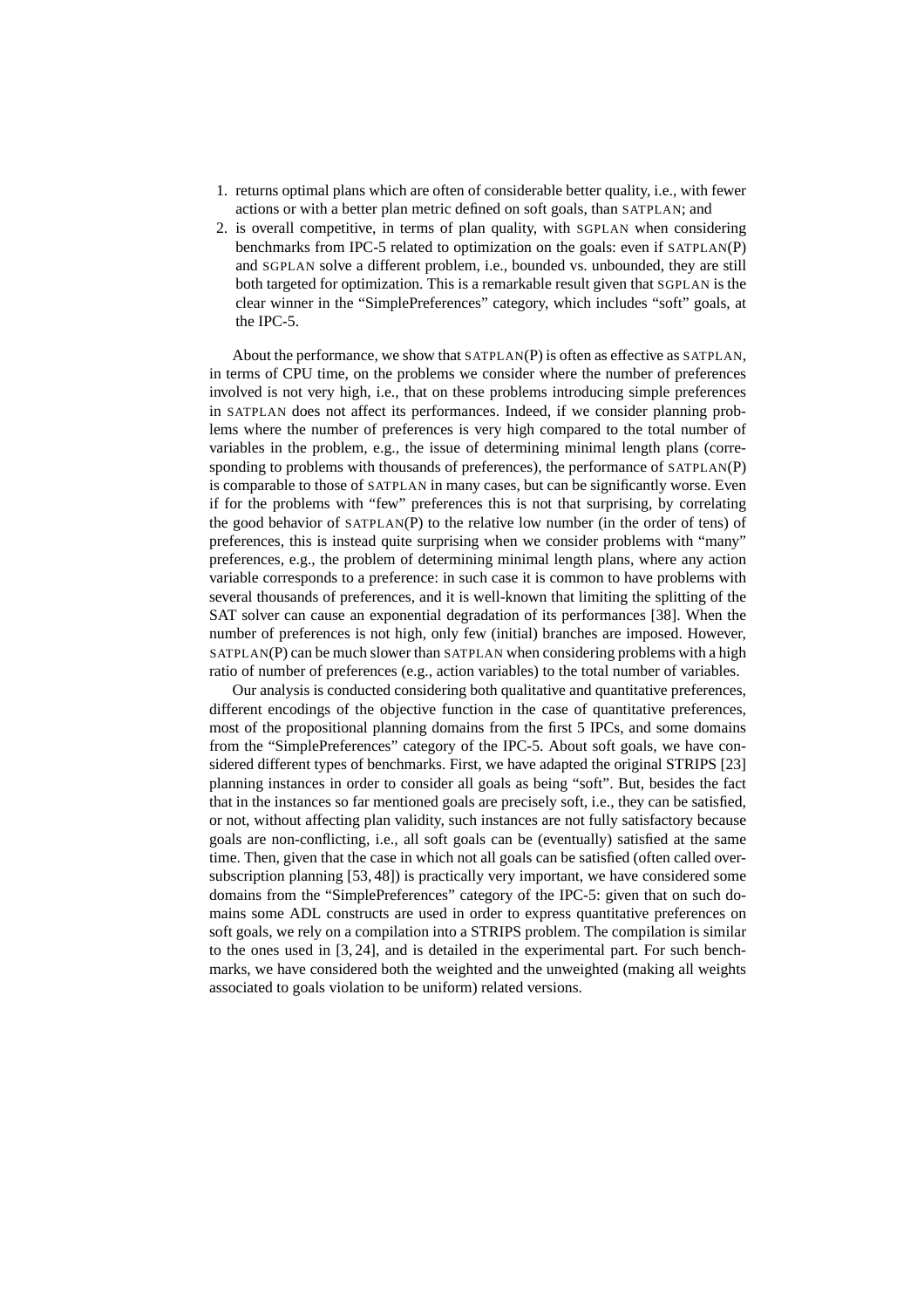Summing up, in this paper

- We extend  $(i)$  the Planning as Satisfiability approach in order to deal with both qualitative and quantitative preferences, and  $(ii)$  SATPLAN in order to handle simple preferences.
- We prove that, at fixed makespan, our approach returns an "optimal" plan, if any.
- We then show that SATPLAN(P) often returns plan of considerably better quality than SATPLAN. Moreover, SATPLAN(P) is overall competitive with the state-of-theart system SGPLAN when considering plan quality issues related to soft goals, but for conflicting goals with non-uniform weights.
- We show that the performances of SATPLAN(P) are comparable to those of SAT-PLAN (when given the same problems without preferences) even when there is a high number of preferences, and that high deviations can only appear when the ratio between the number of preferences to the total number of variables is relatively high.

Moreover, as a side effect of our analysis, in the case of quantitative preferences, we show that the encoding based on [56] leads to better performances than the one based on [2], at least in our setting. Remarkably, this fact does not agree with the good results of [2] presented in [2, 10].

The paper is structured as follows. We first introduce some basic notation and terminology (Section 2), then we introduce preferences and the concept of "optimal" plan (Section 3) and show how it is possible to incorporate them in planning as satisfiability (Section 4). The implementation and experimental analysis is presented in Section 5. We end the paper with the related work in Section 6 and some final remarks in Section 7.

## **2 Basic preliminaries**

Let  $F$  and  $\mathcal A$  be the set of fluents and actions, respectively. A *state* is an interpretation of the fluent signature. A *complex action* is an interpretation of the action signature. Intuitively, a complex action  $\alpha$  models the concurrent execution of the actions satisfied by  $\alpha$ , i.e., it is a set of actions that can be executed in parallel. A *planning problem* is a triple  $\langle I, tr, G \rangle$  where

- $I$  is a Boolean formula over  $\mathcal F$  and represents the *initial state*;
- tr is a Boolean formula over  $\mathcal{F} \cup \mathcal{A} \cup \mathcal{F}'$  where  $\mathcal{F}' = \{f' : f \in \mathcal{F}\}$  is a copy of the fluent signature and represents the *transition relation* of the automaton describing how (complex) actions affect states (we assume  $\mathcal{F} \cap \mathcal{F}' = \emptyset$ );
- G is a Boolean formula over F and represents the set of *goal states*.

The above definition of planning problem differs from the traditional ones in which the description of actions' effects on a state is described in an high-level action language like STRIPS or PDDL. We preferred this formulation because the techniques we are going to describe are independent of the action language used, at least from a theoretical point of view.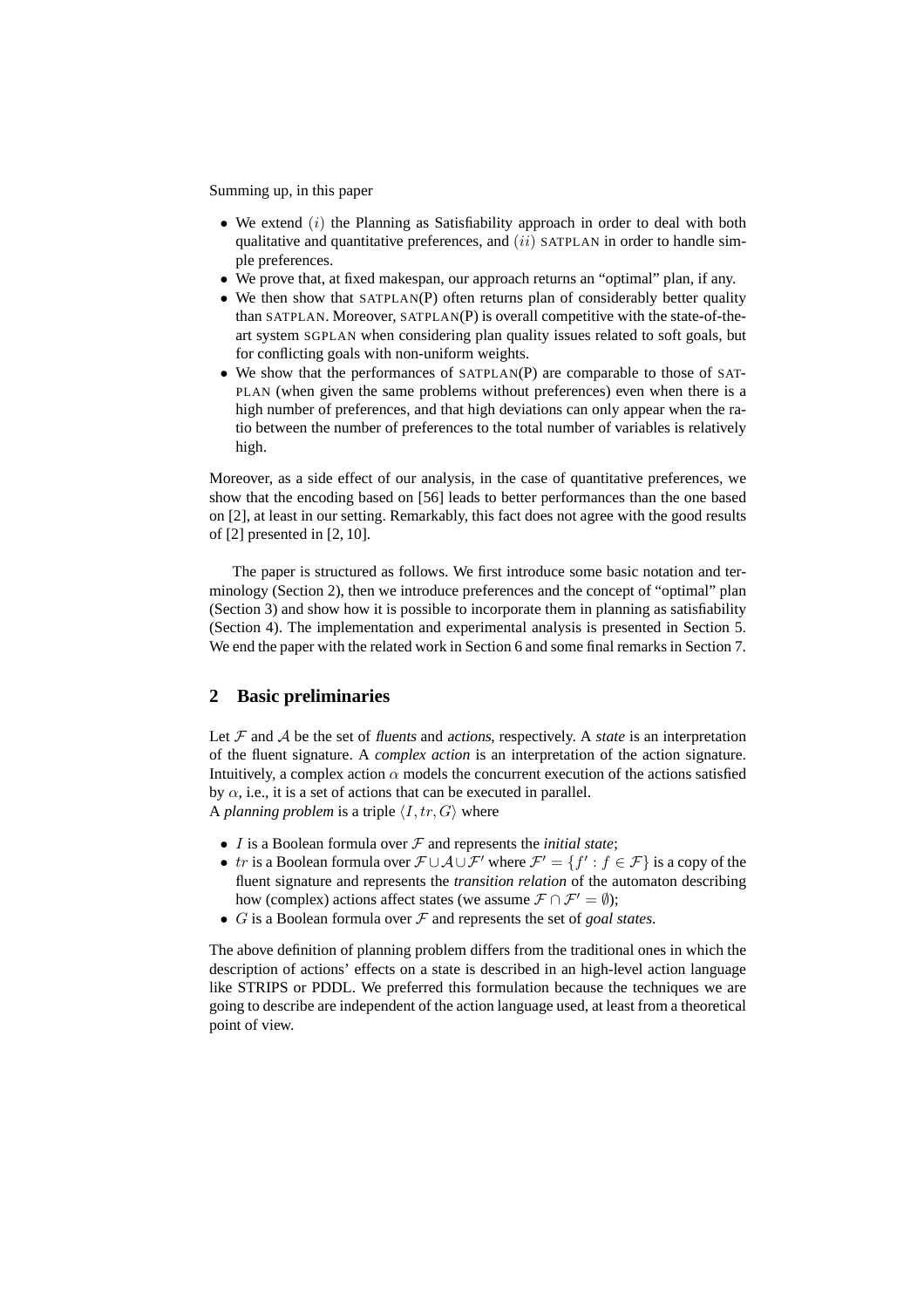Of course, in our setting, we assume that the description of actions' effects is deterministic: the execution of a (complex) action  $\alpha$  in a state s can lead to at most one state s'. More formally, for each state s and complex action  $\alpha$  there is at most one interpretation extending  $s \cup \alpha$  and satisfying tr.

Consider a planning problem  $\Pi = \langle I, tr, G \rangle$ . In the following, for any integer i:

- if F is a formula in the fluent signature,  $F_i$  is obtained from F by substituting each  $f \in \mathcal{F}$  with  $f_i$ ,
- $tr_i$  is the formula obtained from tr by substituting each symbol  $p \in \mathcal{F} \cup \mathcal{A}$  with  $p_{i-1}$  and each  $f \in \mathcal{F}'$  with  $f_i$ .

If n is an integer, the planning problem  $\Pi$  with makespan n is the Boolean formula  $\Pi_n$ defined as

$$
I_0 \wedge \wedge_{i=1}^n tr_i \wedge G_n \qquad (n \ge 0)
$$
 (1)

and a *plan for*  $\Pi_n$  is an interpretation satisfying (1).

As an example, consider the planning problem of going to work from home. Assuming that we can use the car or the bus or the bike, this scenario can be easily formalized using a single fluent variable *AtWork* and three action variables *Car*, *Bus* and *Bike*, with the obvious meaning. The problem with makespan 1 can be expressed by the conjunction of the formulas:

$$
\neg AtWork_0,AtWork_1 \equiv \neg AtWork_0 \equiv (Car_0 \lor Bus_0 \lor Bike_0),AtWork_1,
$$
\n(2)

in which the first formula corresponds to the initial state, the second to the transition relation, and the third to the goal state. (2) has 7 plans (i.e., satisfying interpretations), each corresponding to a non-empty subset of  $\{Car_0, Bus_0, Bike_0\}.$ 

#### **3 Preferences and Optimal Plans**

Let  $\Pi_n$  be a planning problem  $\Pi$  with makespan n.

In addition to being at work at time 1, we may want to avoid taking the bus (at time 0). Formally, this preference is expressed by the formula  $\neg Bus_0$ , and it amounts to prefer the plans satisfying  $\neg Bus_0$  to those satisfying  $Bus_0$ . In general, there can be more than one preference, and it may not be possible to satisfy all of them. For example, in (2) it is not possible to satisfy the three preferences  $\neg Bike_0$ ,  $\neg Bus_0$  and  $\neg Car_0$  simultaneously.

A "qualitative" solution to the problem of conflicting preferences is to define a partial order on them. A qualitative preference (for  $\Pi_n$ ) is a pair  $\langle P, \prec \rangle$  where P is a set of formulas (the preferences) whose atoms are in  $\Pi_n$ , and  $\prec$  is a partial order on P. The partial order can be empty, meaning that all the preferences are equally important. The partial order can be extended to plans for  $\Pi_n$ . Consider a qualitative preference  $\langle P, \prec \rangle$ . Let  $\pi_1$  and  $\pi_2$  be two plans for  $\Pi_n$ .  $\pi_1$  is preferred to  $\pi_2$  (wrt  $\langle P, \prec \rangle$ ) iff

1. they satisfy different sets of preferences, i.e.,  $\{p : p \in P, \pi_1 \models p\} \neq \{p : p \in P\}$  $P, \pi_2 \models p$ , and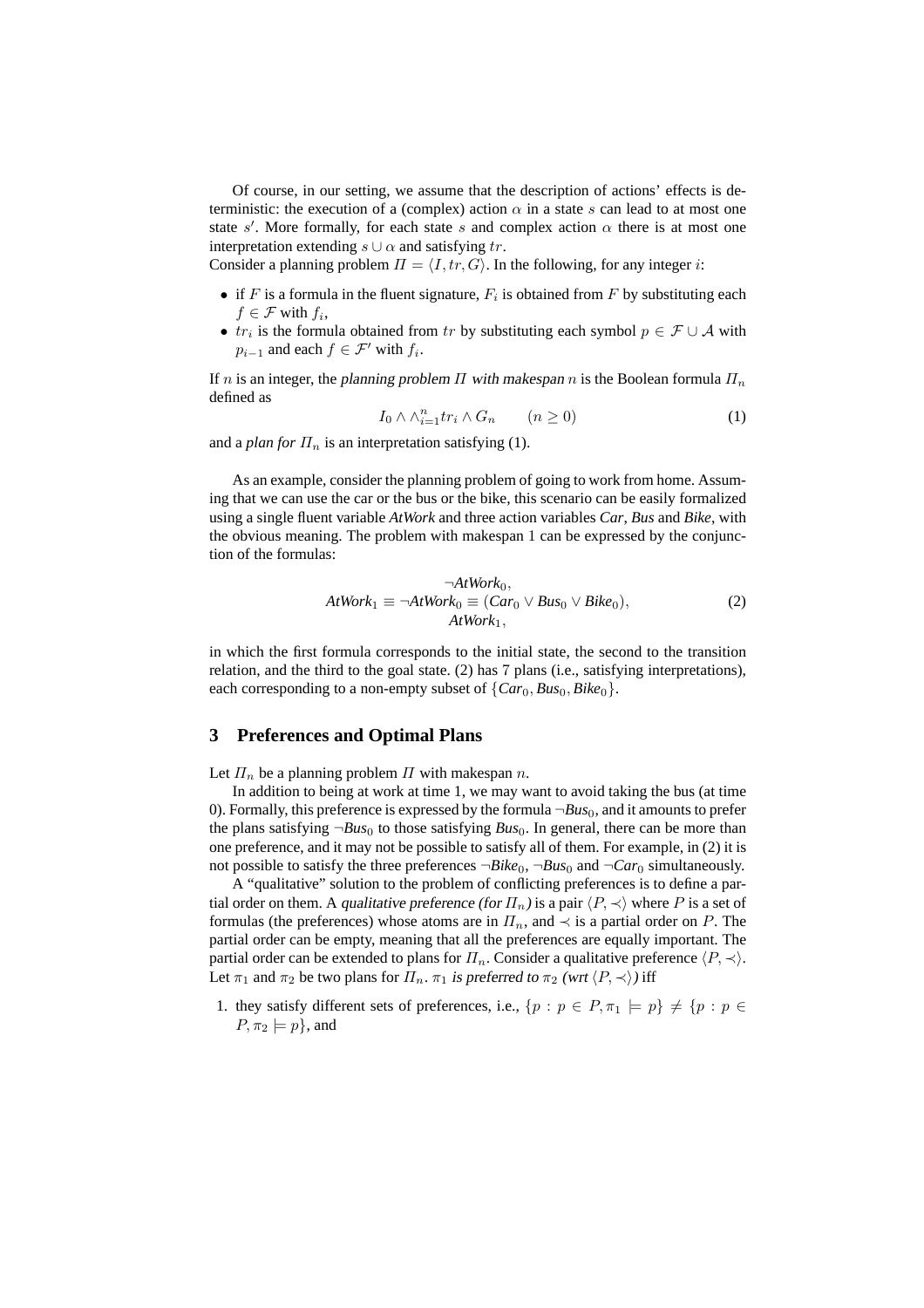2. for each preference  $p_2$  satisfied by  $\pi_2$  and not by  $\pi_1$  there is another preference  $p_1$ satisfied by  $\pi_1$  and not by  $\pi_2$  with  $p_1 \prec p_2$ .

The second condition says that if  $\pi_1$  does not satisfy a preference  $p_2$  which is satisfied by  $\pi_2$ , then  $\pi_1$  is preferred to  $\pi_2$  only if there is a good reason for  $\pi_1 \not\models p_2$ , and this good reason is that  $\pi_1 \models p_1, p_1 \prec p_2$  and  $\pi_2 \not\models p_1$ , i.e.,  $\pi_1$  satisfies a preference  $(p_1)$ which is preferred to  $p_2$ , and not satisfied by  $\pi_2$ . We write  $\pi_1 \prec \pi_2$  to mean that  $\pi_1$ is preferred to  $\pi_2$ . It is easy to see that  $\prec$  defines a partial order on plans for  $\Pi_n$  wrt  $\langle P, \prec \rangle$ . A plan  $\pi$  is *optimal for*  $\Pi_n$  *(wrt*  $\langle P, \prec \rangle$ *)* if it is a minimal element of the partial order on plans for  $\Pi_n$ , i.e., if there is no plan  $\pi'$  for  $\Pi_n$  with  $\pi' \prec \pi$  (wrt  $\langle P, \prec \rangle$ ). Other preference formalisms include [15, 6, 4, 50], and are discussed in Sec. 6.

A "quantitative" approach to solve the problem of conflicting preferences is to assign weights to each of them, and then minimize/maximize a given objective function involving the preferences and their weights. In most cases the objective function is the weighted sum of the preferences: this has been the case of each planning problem in the IPC-5. With this assumption, a quantitative preference (for  $\Pi_n$ ) can be defined as a pair  $\langle P, c \rangle$  where P is a set of formulas in  $\Pi_n$  signature (as before) and c is a function associating an integer to each preference in  $P$ . Without loss of generality, we can further assume that  $c(p) \geq 0$  for each  $p \in P$  and that we are dealing with a maximization problem. Thus, a plan is optimal (wrt  $\langle P, c \rangle$ ) if it maximizes<sup>5</sup>

$$
\sum_{p \in P: \pi \models p} c(p). \tag{3}
$$

For instance, considering the planning problem (2), if we have the qualitative (resp. quantitative) preference

- $\langle \{\neg Bike_0, \neg Bus_0, \neg Car_0\}, \emptyset \rangle$ , (resp.  $\langle \{\neg Bike_0, \neg Bus_0, \neg Car_0\}, c \rangle$ , where c is the constant function 1) then there are three optimal plans, corresponding to  ${Bike_0}$ ,  ${Bus_0}, {Car_0}.$
- $\langle {\{\neg Bike_0, \neg Bus_0, \neg Car_0\}, \{\neg Bike_0 \prec \neg Car_0\}\rangle}$ , (resp.  $\langle {\{\neg Bike_0, \neg Bus_0, \neg Car_0\}, c\rangle}$ , where  $c(\neg Bike_0) = 2$  while  $c(\neg Bus_0) = c(\neg Car_0) = 1$ ) then there are two optimal plans, corresponding to  $\{Bus_0\}$ ,  $\{Car_0\}$ .
- $\langle \{Bike_0 \vee Bus_0\}, \emptyset \rangle$ , (resp.  $\langle \{Bike_0 \vee Bus_0\}, c \rangle$ , where c is the constant function 1) then all the plans except for the one corresponding to  ${Car_0}$  are optimal.

#### **4 Planning as Satisfiability with preferences**

Let  $\Pi_n$  be a planning problem with makespan n. Consider a qualitative preference  $\langle P, \prec \rangle$ . In planning as satisfiability, plans for  $\Pi_n$  are generated by invoking a SAT solver on  $\Pi_n$ . Optimal plans for  $\Pi_n$  can be obtained by

 $5$  We have seen that the types of functions defined by (3), i.e., additive, were the only ones used in IPC-5. Nonetheless, assuming that  $c(p) < 0$  for some  $p \in P$ , we can replace p with  $\neg p$  in P and define  $c(\neg p) = -c(p)$ : the set of optimal plans does not change. Given  $\langle P, c \rangle$ and assuming we are interested in minimizing the objective function (3), we can consider the quantitative preference  $\langle P', c' \rangle$  where  $P' = \{\neg p : p \in P\}$  with  $c'(\neg p) = c(p)$ , and then look for a plan maximizing  $\sum_{p \in P': \pi \models p} c'(p)$ .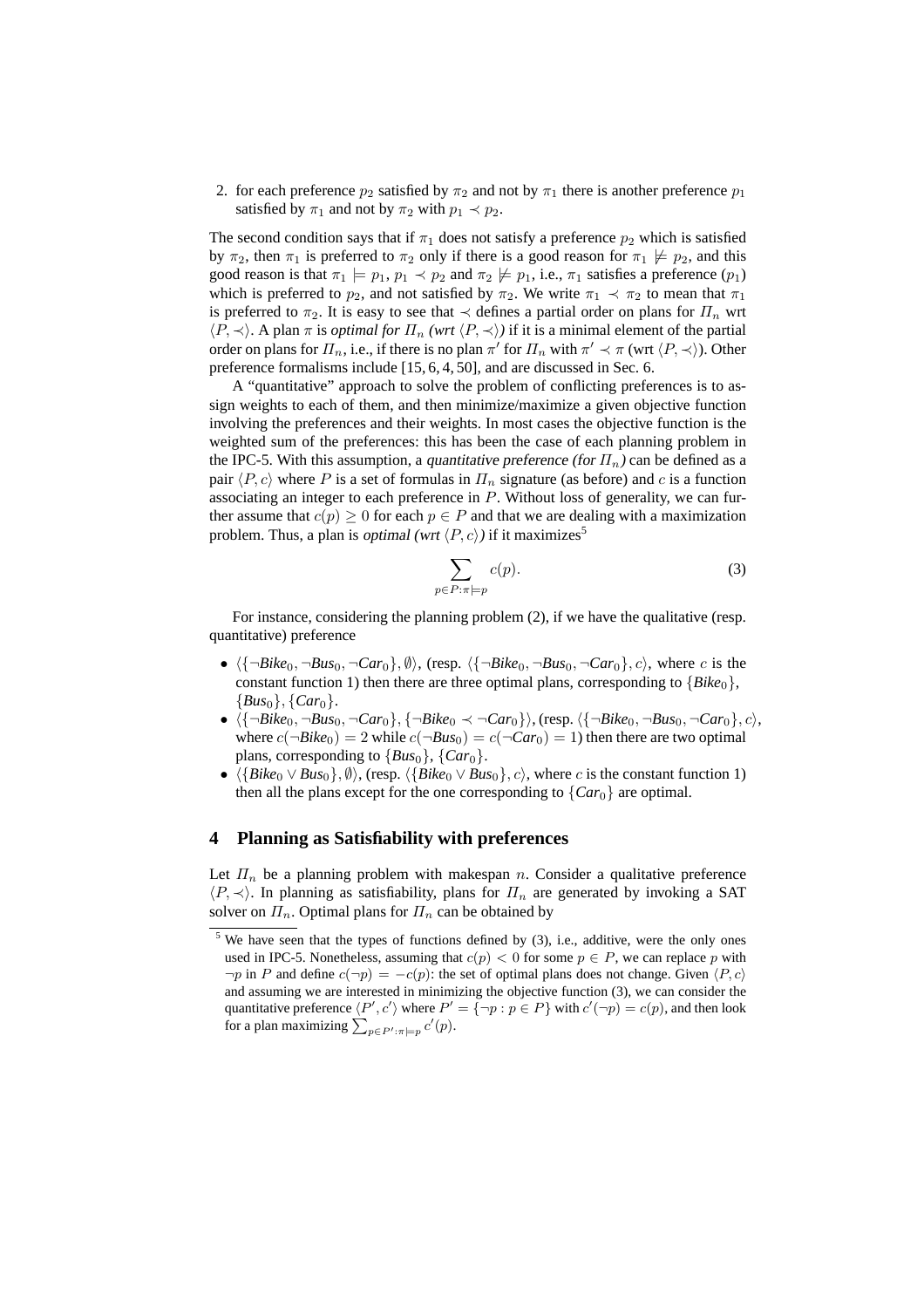- 1. encoding the set P of preferences as a formula to be conjoined with  $\Pi_n$ ; and
- 2. modifying DLL in order to search first for optimal plans, i.e., to branch according to the partial order ≺.

The resulting procedure is reported in Figure 1, in which

- for each  $p \in P$ ,  $v(p)$  is a newly introduced variable;
- $v(P)$  is the set of new variables, i.e.,  $\{v(p) : p \in P\}$ ;
- $v(\prec) = \prec'$  is the partial order on  $v(P)$  defined by  $v(p) \prec' v(p')$  iff  $p \prec p'$ ;
- cnf( $\varphi$ ), where  $\varphi$  is a formula, is a set of clauses (i.e., set of sets of literals) such that
	- **–** for any interpretation  $\mu'$  in the signature of cnf( $\varphi$ ) such that  $\mu' \models \text{cnf}(\varphi)$  it is true also that  $\mu \models \varphi$ , where  $\mu$  is the interpretation  $\mu'$  but restricted to the signature of  $\varphi$ ; and
	- **−** for any interpretation  $\mu \models \varphi$  there exists an interpretation  $\mu', \mu' \supseteq \mu$ , such that  $\mu' \models \text{cnf}(\varphi).$

There are well-known methods for computing  $cnf(\varphi)$  in linear time by introducing additional variables, e.g., [51, 46, 37];

- $S$  is an assignment, i.e., a consistent set of literals. An assignment  $S$  corresponds to the partial interpretation mapping to true the literals  $l \in S$ ;
- *l* is a literal and  $\overline{l}$  is the complement of *l*;
- $\varphi_l$  returns the set of clauses obtained from  $\varphi$  by  $(i)$  deleting the clauses  $C \in \varphi$  with  $l \in C$ , and  $(ii)$  deleting  $\overline{l}$  from the other clauses in  $\varphi$ ;
- ChooseLiteral( $\varphi, S, P', \prec'$ ) returns an unassigned literal l (i.e., such that  $\{l, \overline{l}\} \cap$  $S = \emptyset$ ) in  $\varphi$  such that either all the variables in P' are assigned, and an arbitrary literal in  $\varphi$  is selected, or  $l \in P'$  and all the other variables  $v(p) \in P'$  with  $v(p) \prec l$ are assigned.

**function** OL-PLAN $(\Pi_n, P, \prec)$ 1 **return** OPT-DLL(cnf( $\Pi_n \wedge \wedge_{p \in P} (v(p) \equiv p)$ ), $\emptyset, v(P), v(\prec)$ )

**function** OPT-DLL $(\varphi, S, P', \prec')$ 

- 2 **if**  $(\emptyset \in \varphi)$  **return** FALSE;
- 3 **if**  $(\varphi = \emptyset)$  **return** *S*;
- 4 **if**  $({l} \in \varphi_l)$  **return** OPT-DLL $(\varphi_l, S \cup \{l\}, P', \prec')$ ;
- 5  $l := ChooseLiteral(\varphi, S, P', \prec')$ ;
- 6  $V := \text{OPT-DLL}(\varphi_l, S \cup \{l\}, P', \prec')$ ;
- 7 **if**  $(V \neq$  FALSE) **return**  $V$ ;
- 8 **return** OPT-DLL $(\varphi_{\overline{l}}, S \cup {\{\overline{l}\}}, P', \prec').$

**Fig. 1.** The algorithm of QL-PLAN.

As it can be seen from the figure, OPT-DLL [30] is the standard DLL except for the modification in the heuristic, i.e., ChooseLiteral, which initially selects literals according to the partial order ≺′ . Thus, OPT-DLL performs the following steps; in line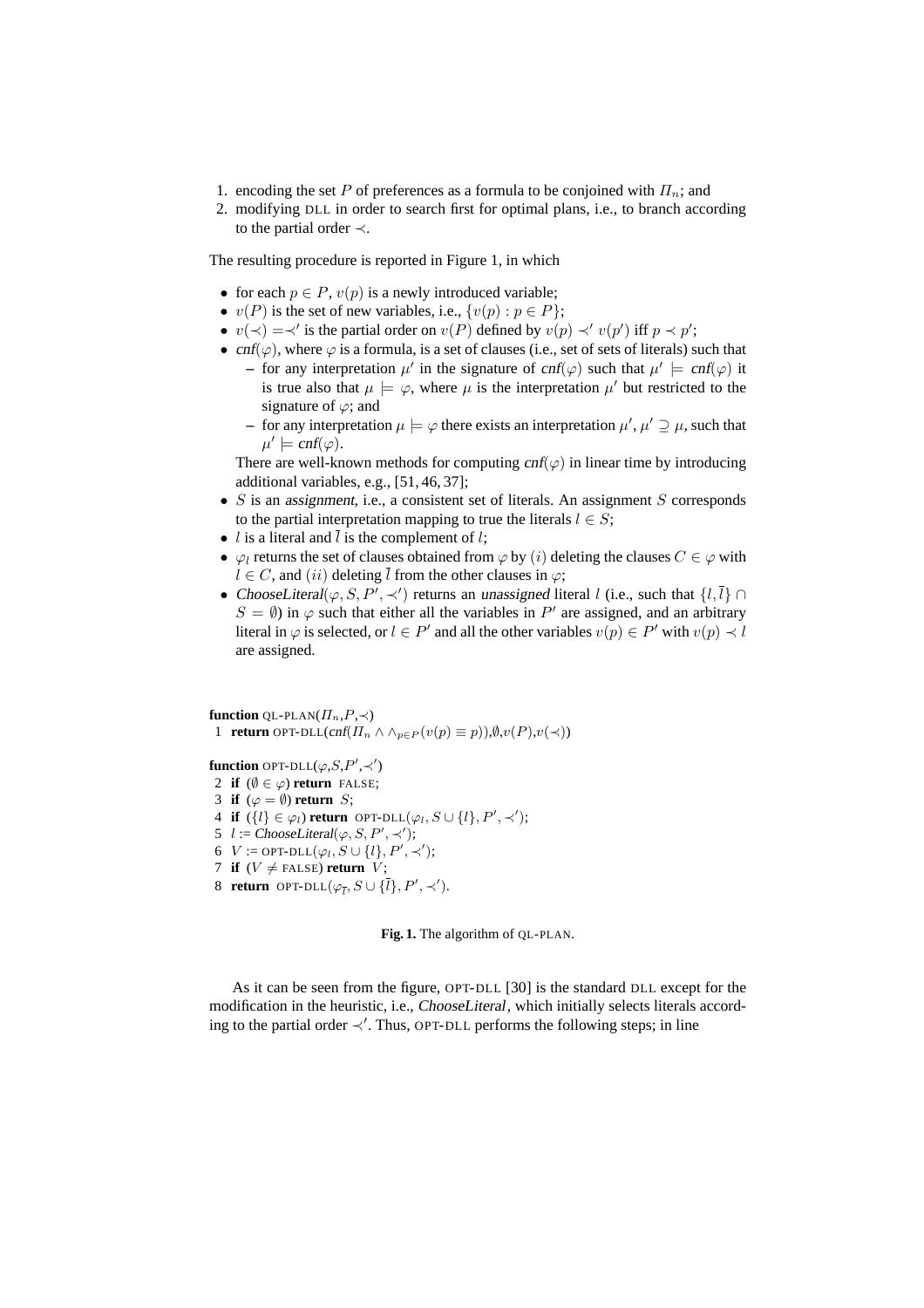- 2 : if there is a contradictory clause in  $\varphi$ , i.e., a clause C such that  $\exists l \in C : \overline{l} \in S$ , then backtracking occurs;
- 3 : if  $\varphi$  is satisfiable, then S is returned as optimal solution;
- 4 : if there is a unit clause in  $\varphi_l$ , i.e., a clause with just one literal, then the literal is assigned;
- 5 : if the base cases at line 2 and 3 do not hold, and there is no unit clause, then a new literal  $l$  is chosen according to the behavior of ChooseLiteral explained above;
- $6: l$  is assigned and, in line 7, the optimal solution is returned if such branch has not encountered an inconsistency;
- 8 : the branch extending  $\overline{l}$  is followed (if the branch extending l at line 6 returned FALSE).

As an example. if we have two preferences  $p_1$  and  $p_2$  with  $p_1 \prec p_2$ , then the algorithm works as follows: it

- 1. looks for assignments extending  $\{v(p_1), v(p_2)\}$ : if the search fails (meaning that no plan is found extending this assignment) then OPT-DLL backtracks, and
- 2. looks for assignments extending  $\{v(p_1),\neg v(p_2)\}\$ : if the search fails, then OPT-DLL backtracks, and
- 3. looks for assignments extending  $\{\neg v(p_1), v(p_2)\}$ : if the search fails, then OPT-DLL backtracks, and
- 4. looks for assignments extending  $\{\neg v(p_1), \neg v(p_2)\}$ : if the search fails, then OPT-DLL returns FALSE. This corresponds to the case when  $\Pi_n$  is unsatisfiable, and thus no plan exists for  $\Pi$  at makespan  $n$ .

Of course, in the above, we have assumed that  $v(p_2)$  has not been assigned as unit at line 4 of Figure 1.

Consider now the problem (2) with  $p_1 = (\neg Bike_0 \land \neg Bus_0 \land \neg Car_0)$  and  $p_2 =$ ( $\neg Bike_0$  ∧  $\neg Bus_0$ ) with  $p_1 \prec p_2$ . QL-PLAN returns the plan corresponding to {*Car*<sub>0</sub>} determined while exploring the branch extending  $\{\neg v(p_1), v(p_2)\}\.$  This plan is optimal, as stated by the following Theorem.

**Theorem 1.** Let  $\Pi_n$  be a planning problem  $\Pi$  with makespan n, and let  $\langle P, \prec \rangle$  be a *qualitative preference for*  $\Pi_n$ . QL-PLAN( $\Pi_n$ *,P*,  $\prec$ ) *returns* 

- *1.* FALSE *if*  $\Pi_n$  *has no plans, and*
- *2. an optimal plan for*  $\Pi_n$  *wrt*  $\langle P, \prec \rangle$ *, otherwise.*

*Proof.* From [16], we know that OPT-DLL $(\varphi, S, P', \prec')$  returns

- 1. FALSE if  $\varphi$  is unsatisfiable, and
- 2. an "optimal solution" for  $\varphi$  wrt  $\langle P', \prec' \rangle$ , otherwise.

Given these, in order for the actual Theorem to hold, we have to show that

• for each formula  $p \in P$  there must be a corresponding variable  $v(p) \in P'$ , and viceversa;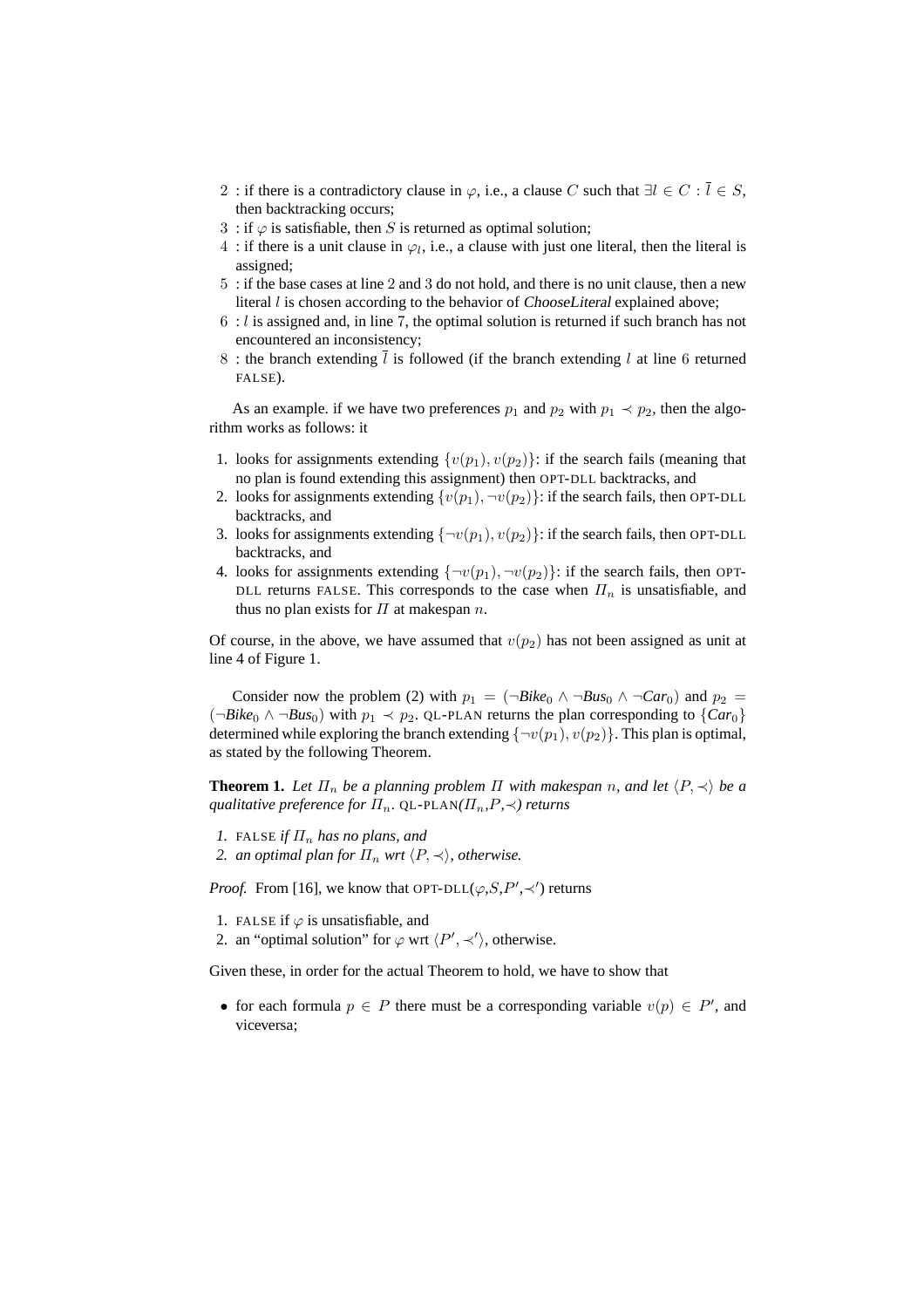- for each  $p_1$  and  $p_2$ ,  $\{p_1, p_2\} \subseteq P$  such that  $p_1 \prec p_2$ , it must hold that  $v(p_1) \prec'$  $v(p_2)$ , and viceversa; and
- for each assignment S in the signature of  $\varphi$  such that  $S \models \varphi$ , it must also hold that  $S' \models \Pi_n$ , where S' corresponds to S but reduced to the signature of  $\Pi_n$ , and for each assignment S' in the signature of  $\Pi_n$  such that  $S' \models \Pi_n$ , there exists an assignment  $S, S \supseteq S'$ , such that  $S \models \varphi$ .

The first two points hold by definition of  $v(P)$  and  $v(\prec)$ . The third point holds from the assumptions on cnf.

 $\Box$ 

Consider now a quantitative preference  $\langle P, c \rangle$ . The problem of finding an optimal plan for  $\Pi_n$  wrt  $\langle P, c \rangle$  can be solved again using OPT-DLL in Figure 1 as core engine. The basic idea is to encode the value of the objective function (3) as a sequence of bits  $b_{k-1}, \ldots, b_0$  and then consider the qualitative preference  $\langle \{b_{k-1}, \ldots, b_0\}, \{b_{k-1} \prec$  $b_{k-2}, \ldots, b_1 \prec b_0$ }).

The details of such encoding depend if we are using a binary or an unary encoding. For a binary encoding, let *Bool*(P, c) be a Boolean formula such that

- 1. if  $k = \lfloor log_2((\sum_{p \in P} c(p)) + 1) \rfloor$ , *Bool*(*P*, *c*) contains k new variables  $b_{k-1}, \ldots, b_0$ ; and
- 2. for any plan  $\pi$  satisfying  $\Pi_n$ , there exists a unique interpretation  $\mu$  to the variables in  $\Pi_n \wedge \text{Bool}(P, c)$  such that
	- (a)  $\mu$  extends  $\pi$  and satisfies  $\Pi_n \wedge \text{Bool}(P, c)$ ;
	- (b)  $\sum_{p \in P: \pi \models p} c(p) = \sum_{i=0}^{k-1} \mu(b_i) \times 2^k$ , where  $\mu(b_i)$  is 1 if  $\mu$  assigns  $b_i$  to true, and is 0 otherwise.

If the above conditions are satisfied, we say that *Bool*(P, c) is a Boolean encoding of  $\langle P, c \rangle$  with output  $b_{k-1}, \ldots, b_0$ .

An example of the binary encoding is Warners [56], denoted with "W-encoding" in the following. The encoding by Bailleux and Boufkhad [2], denoted with "BBencoding" in the following is, instead, an example for the unary case. The BB-encoding can only handle cardinality constraints, i.e., *Bool*(P, 1), with

- (i)  $k = |P|$ ; and
- (ii)  $|\{p \in P : \pi \models p\}| = \sum_{i=0}^{k-1} \mu(b_i).$

Both encodings can be realized in polynomial time, but the size of W-encoding is linear in  $|P|$  while BB-encoding is quadratic. However, the latter has better computational properties and it has been reported in the literature to lead to positive results (see, e.g., [2, 10]).

In the quantitative case, the resulting procedure, QT-PLAN, is represented in Figure 2 in which *Bool*(P, c) is a Boolean encoding of  $\langle P, c \rangle$  with output  $b_{k-1}, \ldots, b_0, b(c)$  ${b_{k-1}, \ldots, b_0}$  and  $p(c)$  is the partial order  $b_{k-1} \prec b_{k-2}, \ldots, b_1 \prec b_0$ .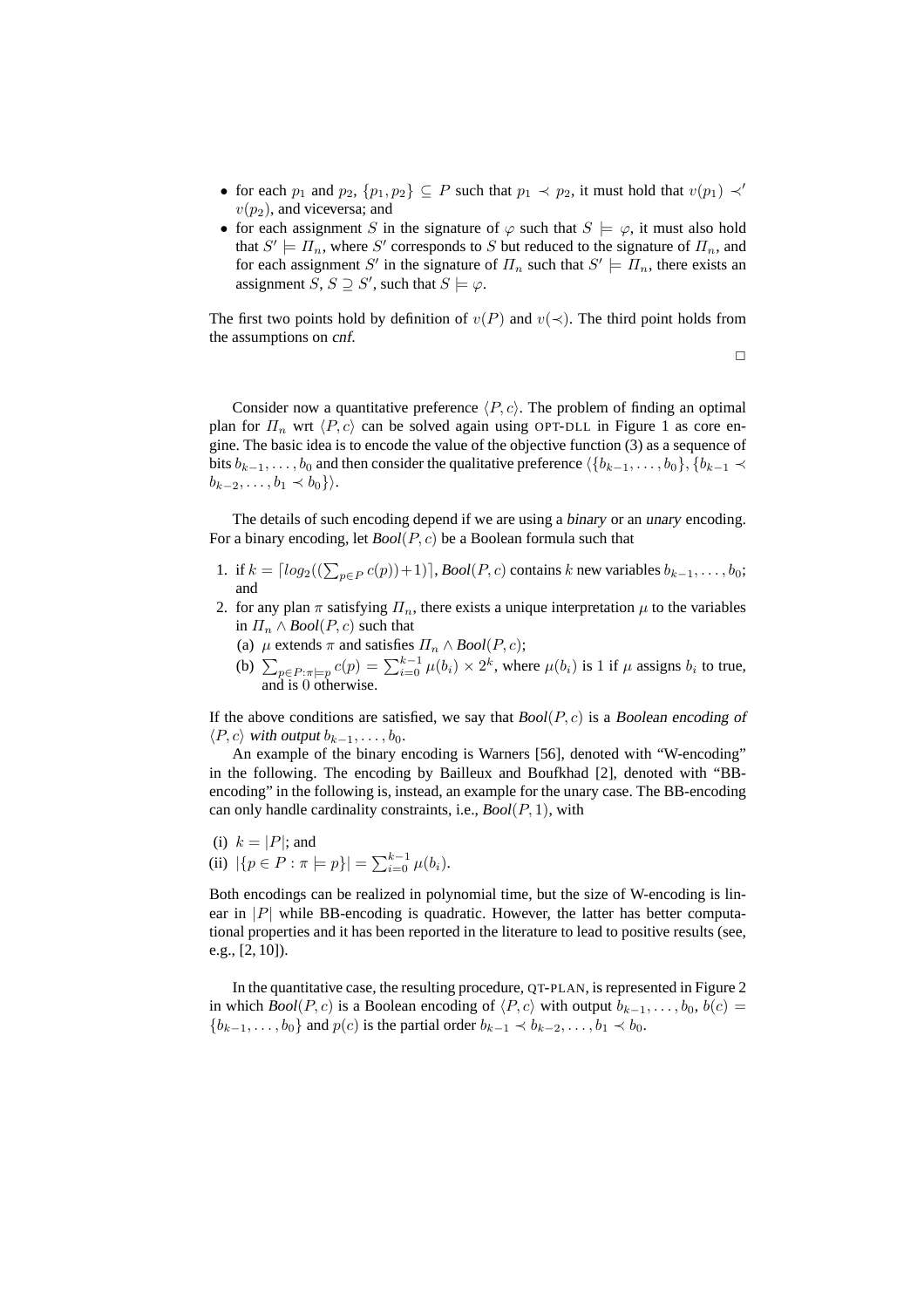**function** OT-PLAN( $\Pi_n, P, c$ ) 1 **return** OPT-DLL(cnf( $\Pi_n \wedge \text{Bool}(P, c)$ ), $\emptyset$ , $b(c)$ , $p(c)$ )

**Fig. 2.** The algorithm of QT-PLAN.

Assuming we have the quantitative preference  $\langle P, c \rangle$  with  $P = \{p_1, p_2\}, c(p_1) = 2$ and  $c(p_2) = 1$ , *Bool*(*P*, *c*) for the binary case is simply  $(b_1 \equiv p_1) \wedge (b_0 \equiv p_0)$  and the assignments generated by our approach are in the following order: QT-PLAN

- 1. looks for assignments extending  ${b_1, b_0}$ : this corresponds to search for plans with cost 3; if no such plan is found, then OPT-DLL backtracks, and
- 2. looks for assignments extending  ${b_1, \neg b_0}$ : this corresponds to search for plans with cost 2; if no such plan is found, then OPT-DLL backtracks, and
- 3. looks for assignments extending  $\{\neg b_1, b_0\}$ : this corresponds to search for plans with cost 1; if no such plan is found, then OPT-DLL backtracks, and
- 4. looks for assignments extending  $\{\neg b_1, \neg b_0\}$ : if no plan is found, then OPT-DLL returns FALSE. Again, this corresponds to the case when  $\Pi_n$  is unsatisfiable, and thus no plan exists for  $\Pi$  at makespan  $n$ .

Consider again problem (2), and the two preferences

1.  $p_1 = (\neg Bike_0 \land \neg Bus_0 \land \neg Car_0);$  and 2.  $p_2 = (\neg Bike_0 \land \neg Bus_0)$ 

with  $c(p_1) = 2$  and  $c(p_2) = 1$ : we have seen that two bits  $b_1$  and  $b_0$  are sufficient as output of  $Bool({p_1, p_2}, c)$ . On this example, QT-PLAN returns the plan corresponding to  ${Car_0}$  determined while exploring the branch extending  $\neg b_1, b_0$ . This plan is optimal, as stated by the following Theorem.

**Theorem 2.** Let  $\Pi_n$  be a planning problem  $\Pi$  with makespan n, and let  $\langle P, c \rangle$  be a *quantitative preference for*  $\Pi_n$ . QT-PLAN( $\Pi_n$ , P, c) returns

- *1.* FALSE *if*  $\Pi_n$  *has no plans, and*
- *2. an optimal plan for*  $\Pi_n$  *wrt*  $\langle P, c \rangle$ *, otherwise.*

*Proof.* The proof is similar to the one of Theorem 1. Consider  $\varphi' = \text{cnf}(H_n \wedge \text{Bool}(P, c))$ .

Again from [16], we know that OPT-DLL $(\varphi', \emptyset, b(c), p(c))$  returns

- 1. FALSE if  $\varphi'$  is unsatisfiable, and
- 2. an "optimal solution" for  $\varphi'$  wrt  $\langle b(c), p(c) \rangle$ , otherwise.

Given these, in order for the actual Theorem to hold, we have to show that

• for each pair  $\langle P, c \rangle$  of quantitative preferences, there must be a corresponding qualitative pair  $\langle b(c), p(c) \rangle$ , and viceversa;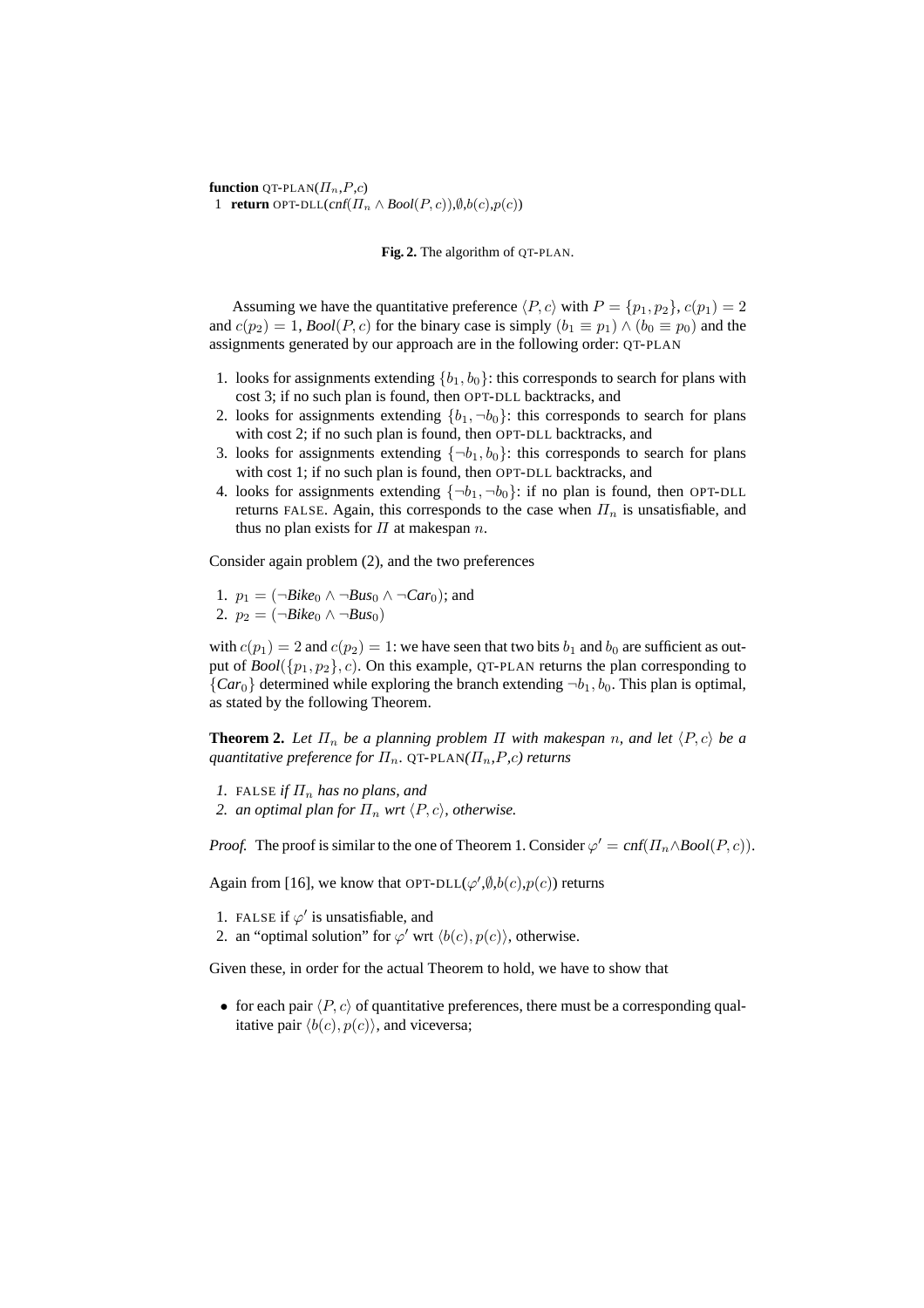• for each assignment S in the signature of  $\varphi'$  such that  $S \models \varphi'$ , it must also hold that  $S' \models \Pi_n$ , where S' corresponds to S but reduced to the signature of  $\Pi_n$ , and for each assignment S' in the signature of  $\Pi_n$  such that  $S' \models \Pi_n$ , there exists an assignment  $S, S \supseteq S'$ , such that  $S \models \varphi'$ .

The first point holds by definitions from items 1. and 2.(b) in the definition of *Bool*. The second point holds from the assumptions on cnf.

 $\Box$ 

# **5 Implementation and Experimental Analysis**

We implemented OPT-DLL in MINISAT,<sup>6</sup> which is also one of the solvers SATPLAN can use, and that we set as default for SATPLAN: thus, QL-PLAN is implemented at each makespan of the SATPLAN's approach, till the optimal makespan. At implementation level, we performed some optimizations of the algorithm presented in Fig. 1:  $(i)$  we do not introduce an auxiliary variable when the preference is already an atom itself (e.g., in the case of actions), in this case (sometimes significantly) reducing the number of variables OPT-DLL has to deal with; and  $(ii)$  we substituted  $\equiv$  with  $\vee$  again in the OPT-DLL call, given it guarantees correctness and completeness as well.

In the case of quantitative preferences, we considered the W- and BB-encoding. In the following, we use SATPLAN(s), SATPLAN(w) and SATPLAN(b) to denote SATPLAN modified in order to handle qualitative, quantitative with W-encoding and quantitative with BB-encoding preferences, respectively.

In our experiments, we consider  $SATPLAN(w)/(b)/(s)$ ,  $SGPLAN [36]$ , and plain SAT-PLAN. SGPLAN has been the clear winner in the "SimplePreferences" category, which includes metrics defined on soft goals, in the IPC-5 and is thus the reference system for the problems that we consider, even if we have to take into account that it solves a different problem, i.e., unbounded and sequential. SATPLAN(s) is a variation which can not guaranty optimality in the quantitative case: its results are presented, or most of the time commented in the text, to show that often are on the same quality of SAT- $PLAN(w)/(b)$ , or close, and often obtained in shorter time (at least in the domains we consider). It often could be thus used for computing approximated results efficiently. SATPLAN has been included in order to evaluate the differences in the performance between our systems and SATPLAN itself: we expect SATPLAN to satisfy less soft goals but to have performances no worse than  $SATPLAN(w)/(b)/(s)$ . A final crucial observation: in the cases where there are no "hard" goals, the various versions of SATPLAN would always find a valid plan, even when the makespan  $n$  is 0 (in which case the returned plan would be the empty one). In order to avoid this situation, which is inherited from the SAT-based approach, for  $SATPLAN/(w)/(b)/(s)$  we added a constraint saying that at time  $n$  at least one of the soft goals has to be satisfied. Because of this, we discarded the problems whose original version has only one goal because they would have no soft goal. Note that also SGPLAN rejects these instances. Moreover, we also discarded

<sup>&</sup>lt;sup>6</sup> SATPLAN's default solver is SIEGE: we run SATPLAN with SIEGE and MINISAT and we have seen no significant differences in SATPLAN's performances.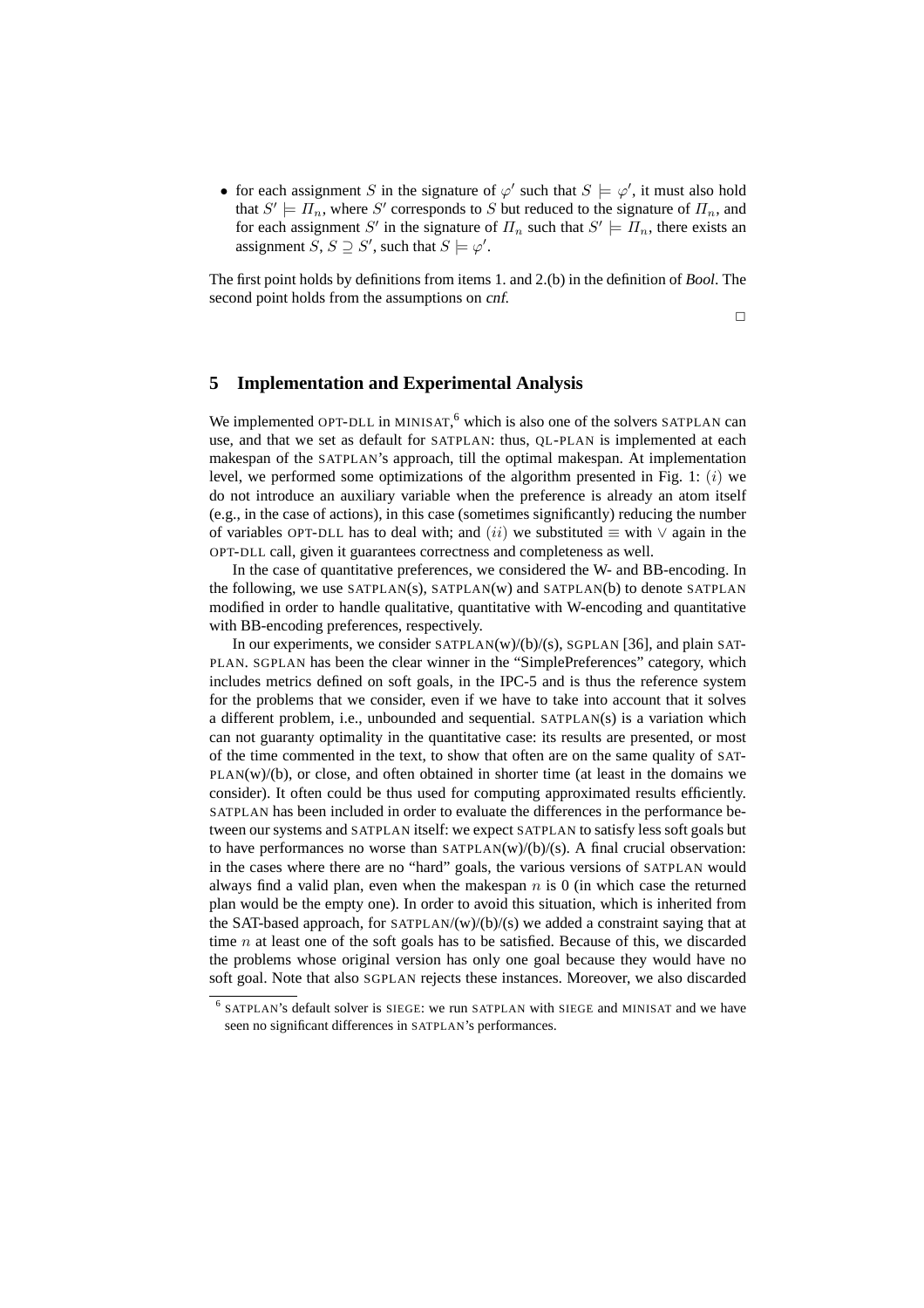instances where SATPLAN exits with a syntax error, i.e., some tpp and trucks instances, and one promela optical instance.

All the tests have been run on a Linux box equipped with a Pentium IV 3.2GHz processor and 1GB of RAM. Timeout has been set to 900s.

We will first consider the problems with soft goals, which have received a lot of attention since the IPC-5 in 2006: in the next three subsections we present analysis for three "types" of benchmarks of increasing difficulty, ranging from a modification of classical STRIPS planning problems, to benchmarks with conflicting goals with uniform weights to the ones used in the "SimplePreferences" category of the IPC-5. The last subsection is then devoted to the analysis on planning problems where the goal is the minimization of the plan length.

## **5.1 Non-conflicting soft goals.**

For this analysis, given that SATPLAN can only directly handle STRIPS domains, we considered the pipesworld tankage and notankage, satellite, airport, promela philosophers and optical, psr small, depots, driverLog, zenoTravel, freeCell, logistics, blocksworld, mprime and mistery domains from the first 4 IPCs, and openstacks, pathway, storage, tpp and trucks from IPC-5, in their STRIPS formulation.<sup>7</sup> In these problems the goal corresponds to a set  $G$  of literals and without soft goals. We modified these problems in order to interpret all the literals in  $G$  as "soft goals". More precisely, we considered both the qualitative preference  $\langle G, \emptyset \rangle$  and the quantitative preference  $\langle G, c \rangle$ in which  $c$  is the constant function 1. These preferences encode the fact that the goals in G are now "soft", in the sense that it is desirable but not necessary to achieve them. For SGPLAN, we also straightforwardly translated the planning problems in the language of PDDL3 [28].

In Table 1 we present results for solving problems with non-conflicting soft goals. Each row and column corresponds to a domain of instances and a system, respectively; the first number reports the total number of timeouts, memory out or segmentation faults; the second number is the sum of the satisfied soft goals in all solved instances, and the third number is the mean CPU time of solved instances in the domain. Note that the first two parameters are the ones used to evaluate planning systems in the "SimplePreferences" category of the last IPC-5. Looking at the table, we see that SAT- $PLAN(w)/(b)(s)$  behave comparatively well with SGPLAN: there are 7 domains in which they manage to solve more problems and satisfy more soft goals than SGPLAN, while for SGPLAN this happens in 5 domains. Moreover, they manage to satisfy, in sum, more soft goals than SGPLAN (and SATPLAN). SGPLAN, on these instances adapted from propositional STRIPS instances, has several time outs/segmentation faults on some domains, due to the high number of grounded operators in the problems.<sup>8</sup> The authors of SGPLAN also suggested that the ADL version of the problems may lead to less segmentation faults. We tried the ADL versions for the domains where it is available: on the optical and philosopher domains the numbers that we got are 0/52/15.25 and 0/55/88.27,

<sup>7</sup> Note that the IPC-6 does not have basic STRIPS problems.

<sup>8</sup> Personal communication with Chic-Wei Hsu.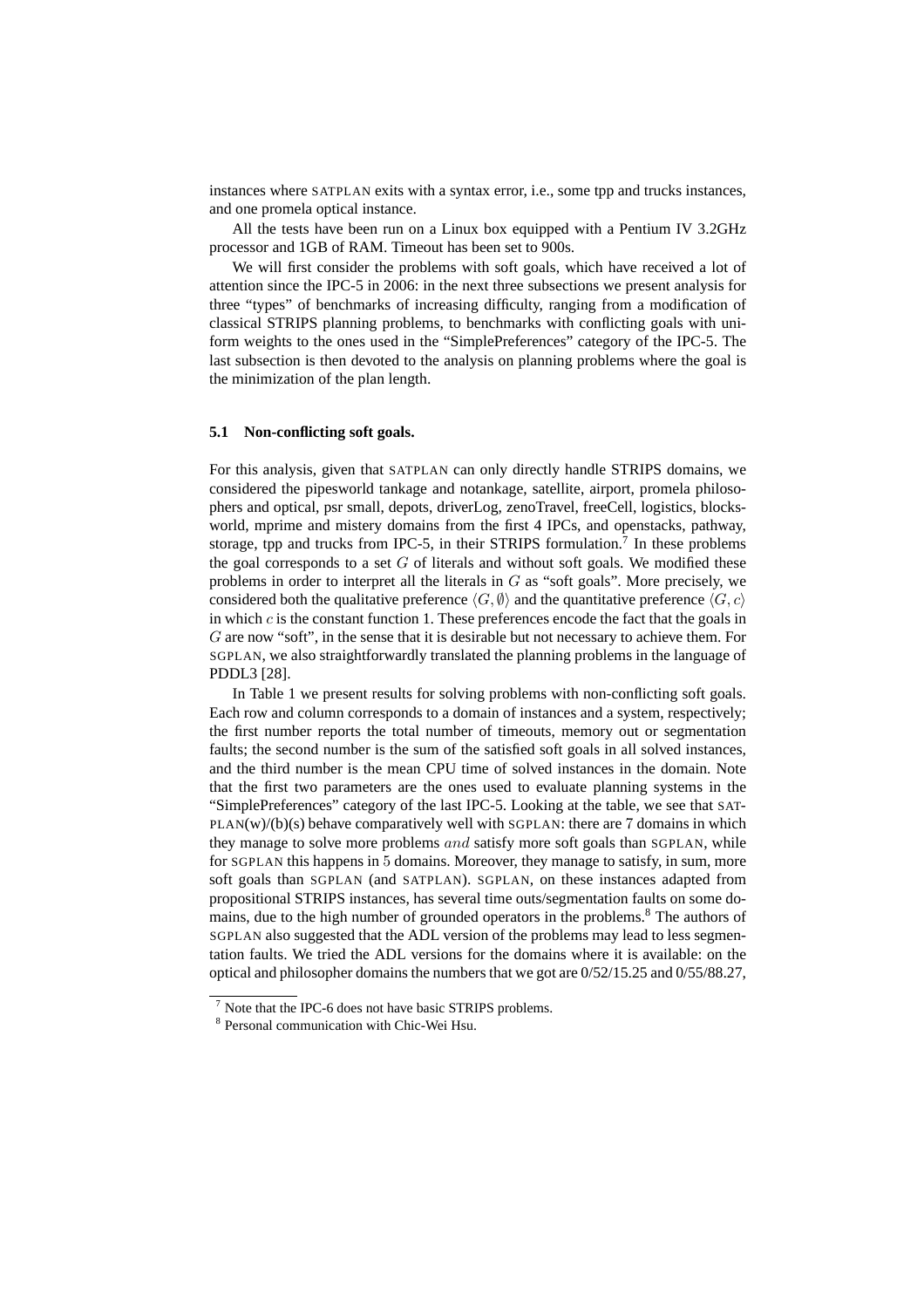|                      | <b>SGPLAN</b> | <b>SATPLAN</b>            | SATPLAN(W)   | SATPLAN(b)  | SATPLAN(S)  |  |
|----------------------|---------------|---------------------------|--------------|-------------|-------------|--|
| pipesworld-notankage | 0/10/0.14     | 7/43/6.74                 | 7/102/10.51  | 8/99/8.26   | 7/96/10     |  |
| pipesworld-tankage   | 4/45/0.81     | 21/29/25.24               | 21/108/61.28 | 24/92/54.48 | 22/100/38.2 |  |
| satellite            | 5/67/1.01     | 9/27/3.29                 | 9/75/10.03   | 10/74/8.55  | 9/75/7.07   |  |
| airport              | 6/174/46.39   | 13/31/21.8<br>19/66/42.73 |              | 20/63/39.8  | 21/51/21.47 |  |
| promela-philosophers | $29/0/-$      | 0/29/3.28                 | 0/464/3.61   | 0/464/3.64  | 0/464/3.65  |  |
| promela-optical      | $12/0/-$      | 0/13/14.77                | 0/104/17.22  | 0/104/17.09 | 0/104/15.95 |  |
| psr-small            | 11/152/0.48   | 0/48/0.61                 | 0/232/0.48   | 0/232/0.7   | 0/232/0.69  |  |
| depots               | 7/23/98.04    | 1/21/2.33                 | 1/59/19.7    | 1/59/19.79  | 1/56/17.93  |  |
| driverLog            | 0/229/88.55   | 0/20/0.61                 | 1/97/25.6    | 1/97/25.69  | 2/82/0.49   |  |
| zenoTravel           | 0/216/1.55    | 1/19/10.44                | 1/67/15.23   | 2/60/10.26  | 1/66/14.62  |  |
| freeCell             | 6/53/25.24    | 13/7/27.58                | 13/14/42.32  | 15/14/41.84 | 14/13/0.49  |  |
| logistics            | 0/243/0.02    | 0/28/0.03                 | 0/123/0.7    | 0/123/0.7   | 0/122/0.25  |  |
| blocks-world         | 0/269/78.5    | 0/35/0.2                  | 0/78/1.01    | 0/78/1.01   | 0/73/0.35   |  |
| mprime               | 0/4/6.85      | 2/10/12.16                | 2/12/17.54   | 3/11/9.56   | 3/11/9.43   |  |
| mystery              | 1/4/3.63      | 2/11/10.52                | 2/12/13.35   | 2/12/11.59  | 2/12/11.87  |  |
| openstacks           | 3/45/0.04     | 5/5/13.45                 | 5/5/11.66    | 5/5/57.92   | 5/5/67.29   |  |
| pathways             | $29/0/-$      | 0/29/1.44                 | 11/64/33.89  | 11/64/34.08 | 5/83/15.89  |  |
| storage              | 0/84/0.58     | 0/26/0.23                 | 0/30/0.29    | 0/30/0.31   | 0/30/0.28   |  |
| tpp                  | 15/14/0.01    | 0/19/2.59                 | 0/82/9.05    | 0/82/9.07   | 0/82/8.15   |  |
| trucks               | $16/0/-$      | 0/16/1.61                 | 0/16/1.88    | 0/16/1.92   | 0/16/1.9    |  |

**Table 1.** Results on STRIPS domains coming from IPCs.  $x/y/z$  stands for x time outs or segmentation faults,  $y$  soft goals satisfied, and  $z$  seconds of solved instances (at mean).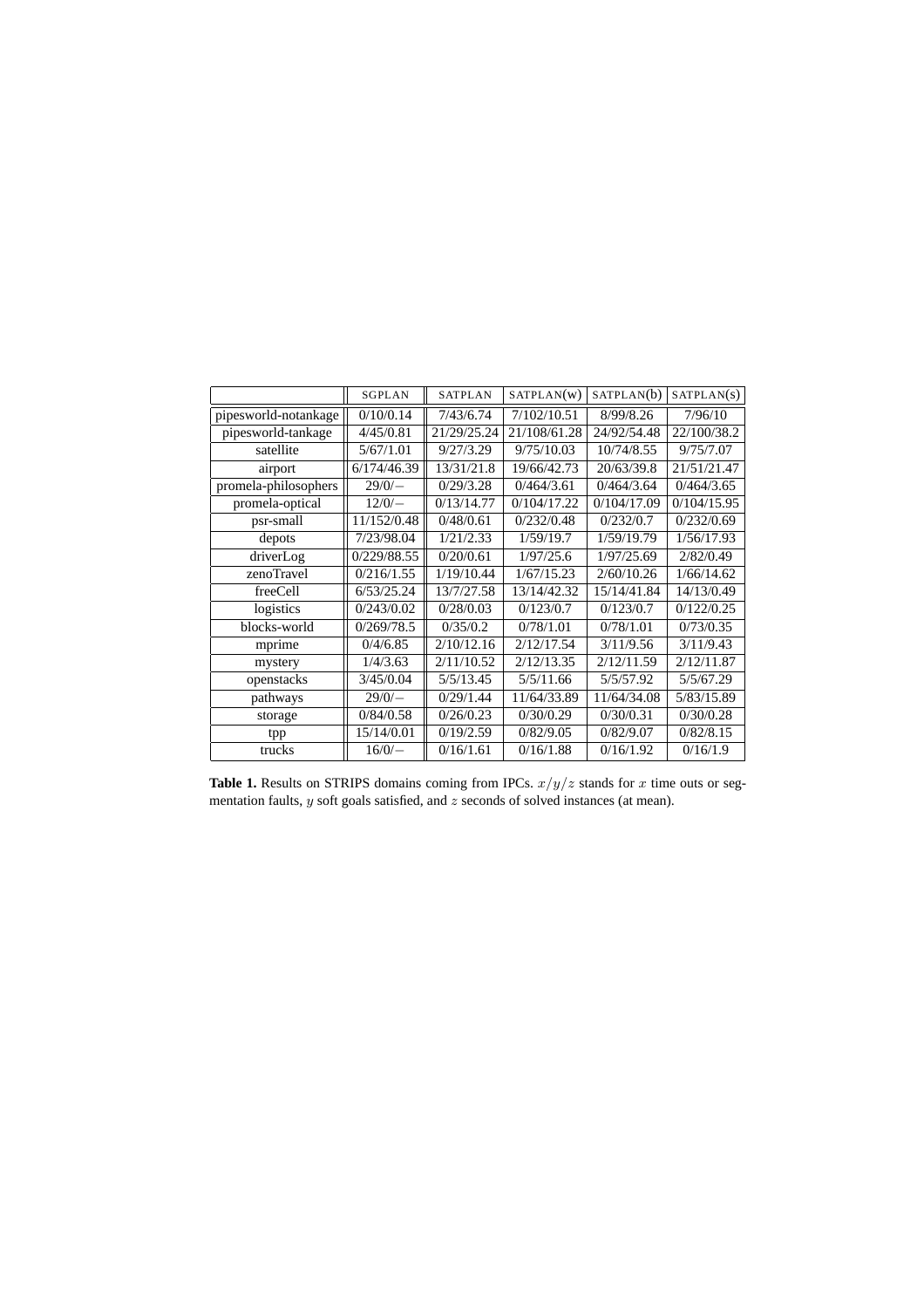

**Fig. 3.** Non-conflicting soft goals. Left: Number of unsatisfied soft goals for SATPLAN/(w)/(b)/(s) and SGPLAN. Right: CPU time for for SATPLAN/(s)/(w)/(b) and SGPLAN.

respectively; on the mprime and mystery domains we got 0/4/3.6 and 0/4/3.14, respectively; on the pathways domain we got 0/0/0.02, while on the airport and openstacks domains we got 50/0/− and 30/0/−, respectively. Qualitatively, the picture thus does not change significantly. About the mean CPU time for solving instances in the domains, we can note that it is the case that the good results of  $SATPLAN(w)/(b)/(s)$  wrt SGPLAN can come with a price: this is a well-known fact given that there can be a big difference in performance between optimal planning and non-optimal planning; with respect to SATPLAN, we can note that often this is often not the case, thus adding simple preferences seems not to hit performances in most cases.

Table 1 gives an overview and helps to understand that our solution is overall competitive with the state-of-the-art (even considering that SGPLAN and SATPLAN are targeted for solving different problems as we saw before), but it loses a punctual analysis on each benchmark, and gives only an indication about the CPU times. In the remaining part of this subsection, we focus on SATPLAN and SATPLAN-based systems: the goal is to evaluated the impact that our ideas have on SATPLAN performances (in terms of both CPU time and quality of the plan returned). The performances of SGPLAN are included as a reference. Figure 3 shows the performances of  $SATPLAN/(w)/(b)/(s)$  and  $SGPLAN$ on the problems considered, ordered according to SATPLAN's performances. Figure 3 (Left) shows the number of soft goals each planner does not satisfy, while Figure 3 (Right) presents CPU times, again ordered according to SATPLAN's results. This way of presenting the data has the feature that is possible to compare the results about the same instance, i.e., the results for all the systems at a given x-coordinate refer to the same instance. It is to be noted that  $(i)$  Figure 3 contains only the instances solved by SATPLAN within the time limit: there are around 50 instances not showed which are solved by SGPLAN and not by SATPLAN/(w)/(b) (the majority of such instances are from the freeCell, pipesworld-tankage and airport domains, cf. Table 1); and  $(ii)$  for SGPLAN, when available, we have chosen the formulation, between STRIPS and ADL, which leads to the best results.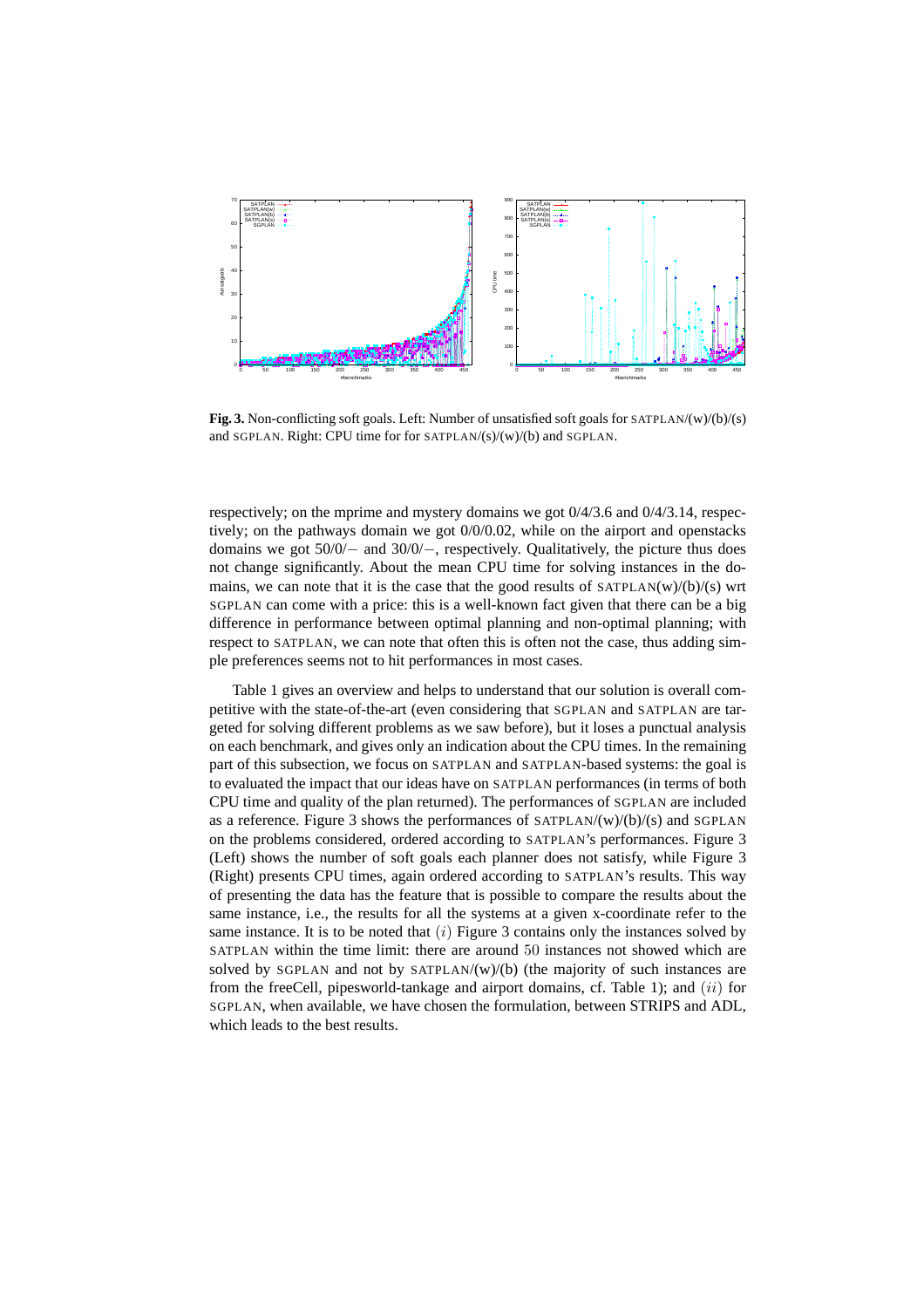As expected, from Figure 3 (Left), we can see that SATPLAN does not satisfy many of the soft goals, while  $SATPLAN(w)/(b)/(s)$  manage to satisfy all or almost all of them in many cases, and thus, a significantly higher number than SATPLAN. Interestingly, the number of soft goals not satisfied by SATPLAN(w)/(b) and SATPLAN(s) are in most case equal, while in theory this is not necessary the case. From Figure 3 (Right) we can see that the performance of SATPLAN are overall not affected when adding preferences, i.e., when imposing an order on the variables to be used for splitting in the SAT solver. There are just very few exceptions to this behavior, in order of less than 10 (resp. 5) for  $SATPLAN(w)/(b)$  (resp.  $SATPLAN(s)$ ), where adding preferences leads to a significant performance degradation.

The last result is somehow surprising given that limiting the splitting of the SAT solver can cause an exponential degradation of its performances [38]. We correlate the good performances of SATPLAN(w)/(b) with the fact that in all the problems considered there are at most 70 soft goals, and that the vast majority of the instances analyzed contain at most 30 soft goals. This means that OPT-DLL branching heuristic is forced for at most the initial few of tens branches: while it is known in SAT that the first branches are very important, they are just a few. Further, for the quantitative case, the burden introduced by the Boolean encoding of the objective function is negligible.

#### **5.2 Conflicting soft goals.**

Besides the fact that in the instances considered in Subsec. 5.1 goals are precisely soft, i.e., they can be satisfied, or not, without affecting plan validity, such instances are not fully satisfactory because goals are non-conflicting, i.e., all soft goals can be (eventually) satisfied at the same time.

For this reason, given that the case in which not all goals can be satisfied (often called over-subscription planning [53, 48]) is practically very important, we also evaluated some domains from the "SimplePreferences" category of the IPC-5, which include the possibility to express conflicting soft goals. Given that such domains are non-STRIPS, with some ADL constructs used, and that the impact of preferences violation on the plan metric is restricted to be linear (i.e., metric is the sum of weighted preference expressions) (as noted in [3, 27]) we have relied on the following compilation technique, similar to the one used in [3] to deal with PDDL3 benchmarks in YOCHAN<sup>PS</sup>, and in [24] for dealing with conditional effects: the preferences (goals) in the IPC-5 problems are translated into preconditions of dummy actions, which achieve new dummy literals defining the new problem goals. Then, these new actions can be compiled into STRIPS actions by using an existing tool (we have used both Hoffmann's tool for compiling ADL actions into STRIPS actions, namely ADL2STRIPS, and a modification of the same tool used in IPC-5, based on  $LPG<sup>9</sup>$ ). In our analysis we have included the pathway, storage, openstacks and trucks domains from IPC-5, i.e., the domains where plan metric in defined only on the goals and there are instances with integer weights associated to goals violation, and that thus we can deal with our quantitative approach. These domains contain, in general, both hard and soft goals.

 $9$  Kindly provided by Jörg Hoffmann and Alessandro Saetti, respectively.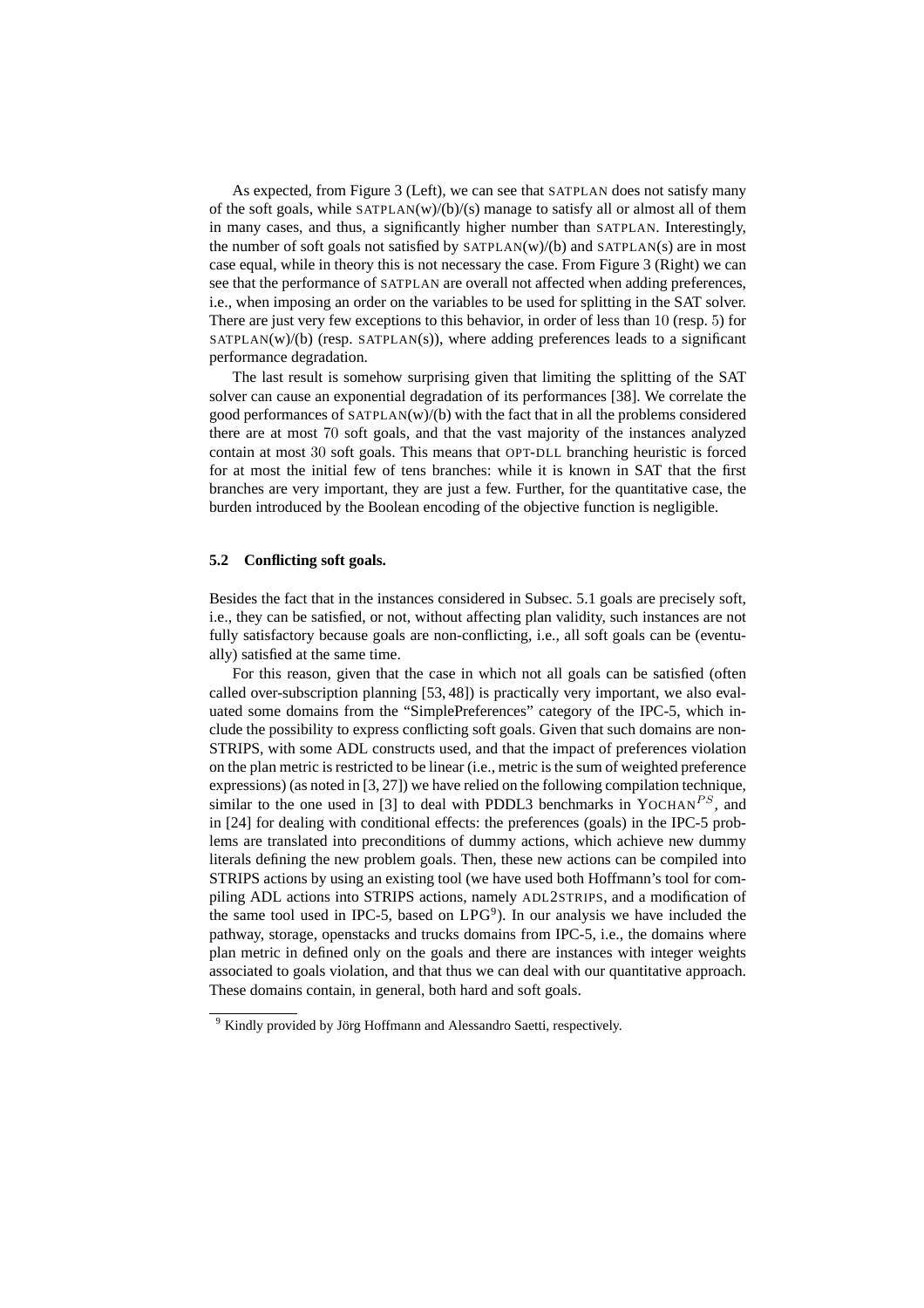

**Fig. 4.** Pathways domain, "SimplePreferences" category of IPC-5 with uniform weights. Left: Plan metric, i.e., number of unsatisfied soft goals, for SATPLAN(w), SATPLAN(b) and SGPLAN. Right: CPU time for SATPLAN(w), SATPLAN(b) and SGPLAN (in log scale).



**Fig. 5.** Storage domain, "SimplePreferences" category of IPC-5 with uniform weights. Left: Plan metric, i.e., number of unsatisfied soft goals, for SATPLAN(w) (the same holds for SATPLAN(b)) and SGPLAN. Right: CPU time for SATPLAN(w), SATPLAN(b) and SGPLAN (in log scale).

Further, we have considered two cases: in the first we have changed all weights associated to goals violation to be the same, while the second fully exploits the weights in the original problems. We have decided to present both analysis because we wanted to evaluate (separately) what is the impact of considering conflicting goals instead of non-conflicting, and then the impact of adding weights to goal violation. SGPLAN has been run on the original IPC-5 problems (modified with uniform weights in the first case).

Results are here presented as in the reports of the IPC-5, considering, for each domain, both plan metric and CPU time to find the plan. In the analysis, we considered SATPLAN(w), SATPLAN(b) (given the metric is defined quantitatively) and, as a reference, SGPLAN. The next two paragraphs analyze separately the two cases.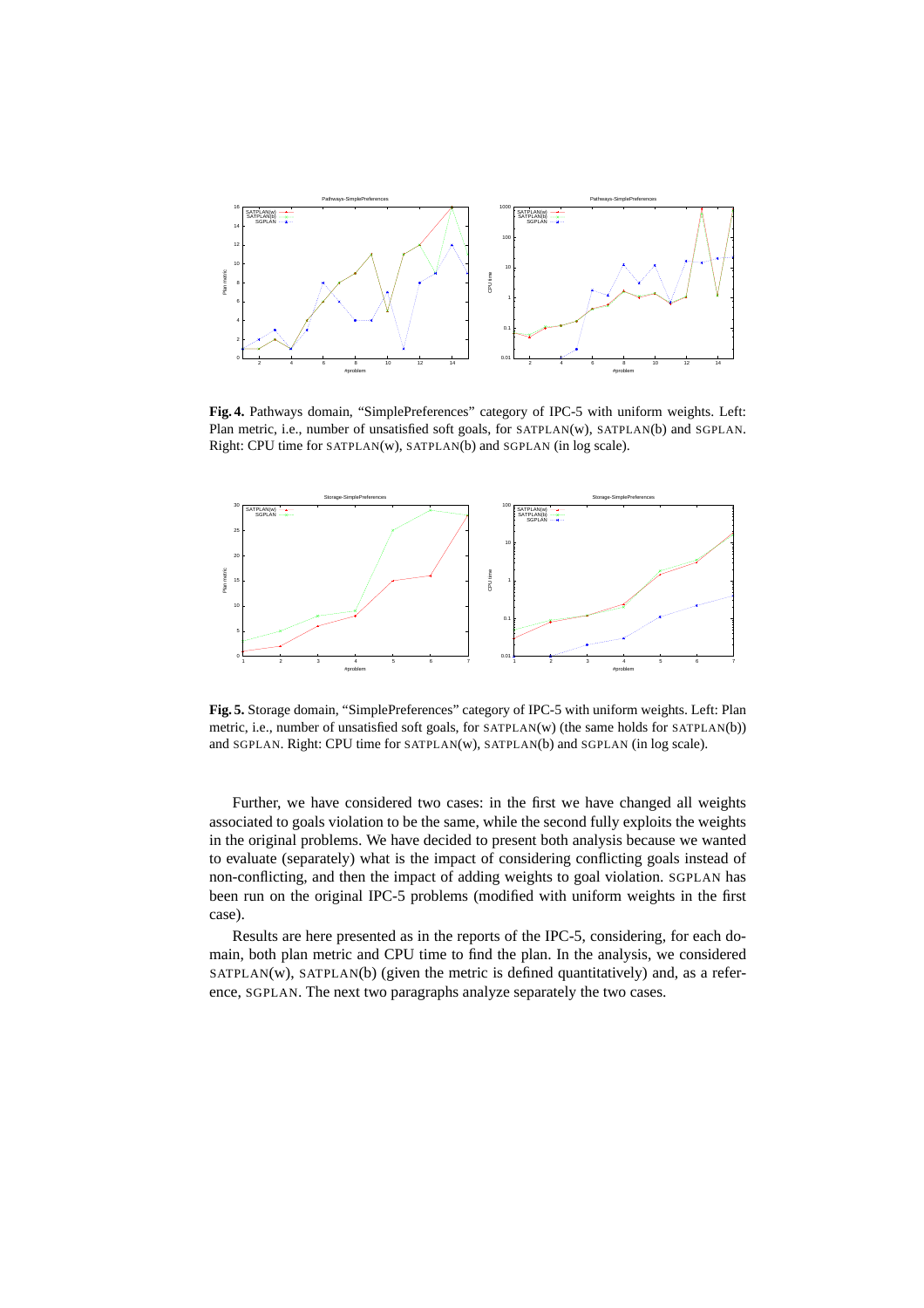*Conflicting soft goals with uniform weights.* For the Pathways domain in Figure 4 we can note (Right) that  $SATPLAN(w)$  and  $SATPLAN(b)$  perform often similarly and better than SGPLAN for non-easy (i.e., from problem #6, as numbered in the IPC-5) problems, but for two problems (#13 and #15), which are solved by SGPLAN in few tens of seconds, by  $SATPLAN(b)$  even if close the time limit, while  $SATPLAN(W)$  runs in timeout for both. This behavior is consistent with the fact that the BB-enconding is effective, and can be more effective that the W-encoding, when the number of preferences in not high. About the plan metric (Figure 4 Left), we can see that SGPLAN, overall, returns plans of slightly better quality, i.e., it can satisfy more soft goals, than SATPLAN(w)/(b).

For the Storage domain, instead, in Figure 5 (Right) we can note that all systems solve all the instances considered<sup>10</sup>, with SGPLAN being around one order of magnitude faster than the other systems, which nonetheless solve each problem in less than 20s. The reason for the performance gap of  $SATPLAN(W)/(b)$  wrt  $SGPLAN$  can be immediately explained by looking at Figure 5 (Left): SATPLAN(w)/(b) return plans of much better quality than SGPLAN. The tradeoff between CPU performances and plan quality of SATPLAN(w)/(b) seems to be very effective, at least on this domain, further considering that SATPLAN(P)  $(i)$  (unlike SGPLAN) is not tailored for finding general optimal solutions (but only bounded to the optimal makespan), and  $(ii)$  SGPLAN was by far the best system on these domains in the "SimplePreferences" category at IPC-5.

For the trucks domain, the compilation technique used could compile 7 instances. Out of these 7 instances, our method could find an optimal solution on just one, in 6.93s and  $4.91s$  by SATPLAN(w) and SATPLAN(b), respectively, with a very good plan metric of 1: on the same instance, SGPLAN returns very quickly a solution with the same plan metric. The other instances were already very hard to solve even for SATPLAN: problem #2 took 396s, and from problem #3 it could not solve the instances. Concerning the openstacks domain, we could compile only 1 instance, on which  $SATPLAN/(w)/(b)$  run in time out. Given that, we remind, the implementation of OPT-DLL is based on MIN-ISAT, the performance of SATPLAN has been a major limitation in solving the instances of these two domains.

*Conflicting soft goals with non-uniform weights.* In this paragraph we comment on the analysis on problems with conflicting soft goals, where the weights associated to goal violation are fully taken into account as in the original IPC-5 benchmarks. As we said before, we restrict to integer weights for goal violation: only the W-encoding is used, given that BB-encoding can only deal with cardinality constraints.

For the Pathways domain, only problem #1 and #2 (as numbered in the competition) have only integer weights: these instances are solved very fast ( $\lt$  0.2s) by SATPLAN(w) and SGPLAN; the plan metrics are 5 and 1 on problem #1 for SATPLAN(w) and SGPLAN, respectively, while is 2 on problem #2 for both systems.

For the Storage domain, until problem #4 the plan metrics of SATPLAN(w) and SGPLAN are comparable, and both systems solve the instances in less than 1s. Then, starting from problem #5, the size of the *Bool* formula starts to be of very big size, and difficult to manage. About SATPLAN(s), it behaves similarly to SATPLAN(w) and SG-

<sup>&</sup>lt;sup>10</sup> We have considered all instances that the tools could compile, after also some interactions with the related tool's authors.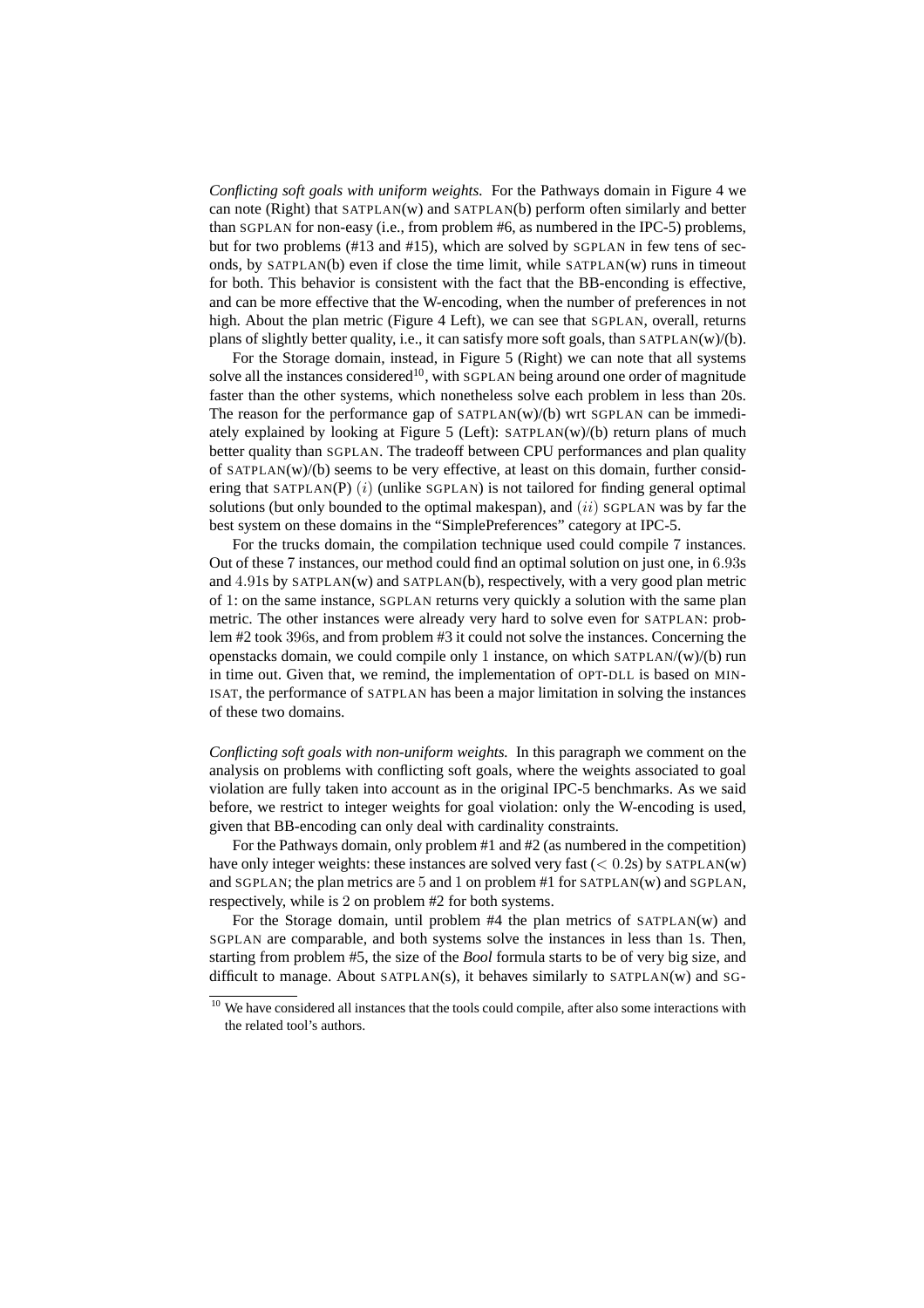

**Fig. 6.** Number of actions in the returned plan for SATPLAN and SATPLAN(w)/(s)/(b).

PLAN on the first instances, and also has a decent behavior on bigger instances, solving up to problem #7: nonetheless, on these instances the quality of the plans returned by SGPLAN is much better than the corresponding of SATPLAN(s), and the performances gap goes up to more than 1 order of magnitude. About plan quality, on bigger instances, to stop at the optimal makespan seems to be a severe limitation, e.g., problem #7 is solved by  $SATPLAN(s)$  at makespan 5 with a plan metric of 530: we run  $SATPLAN(s)$  at makespan 6 and the quality of the plan returned (in around 10s) was 397, thus sensibly better.

Regarding the Trucks domain, as we noted before, only problem #1 is solved by SATPLAN and SATPLAN(w). This instance is solved by SGPLAN very fast with a plan quality of 13, while it is solved by  $SATPLAN(w)$  in few seconds with a plan quality of 5.

# **5.3 Plans length.**

In order to evaluate the effectiveness of  $SATPLAN(w)/(b)/(s)$  compared to  $SATPLAN$ when the number of preferences is high (i.e., when the heuristic is highly constrained) we considered the problem of finding a "minimal" plan. More precisely, if  $\Pi_n$  is the given planning problem with makespan  $n$ , and  $G$  is now the set of action variables in  $\Pi_n$ , we consider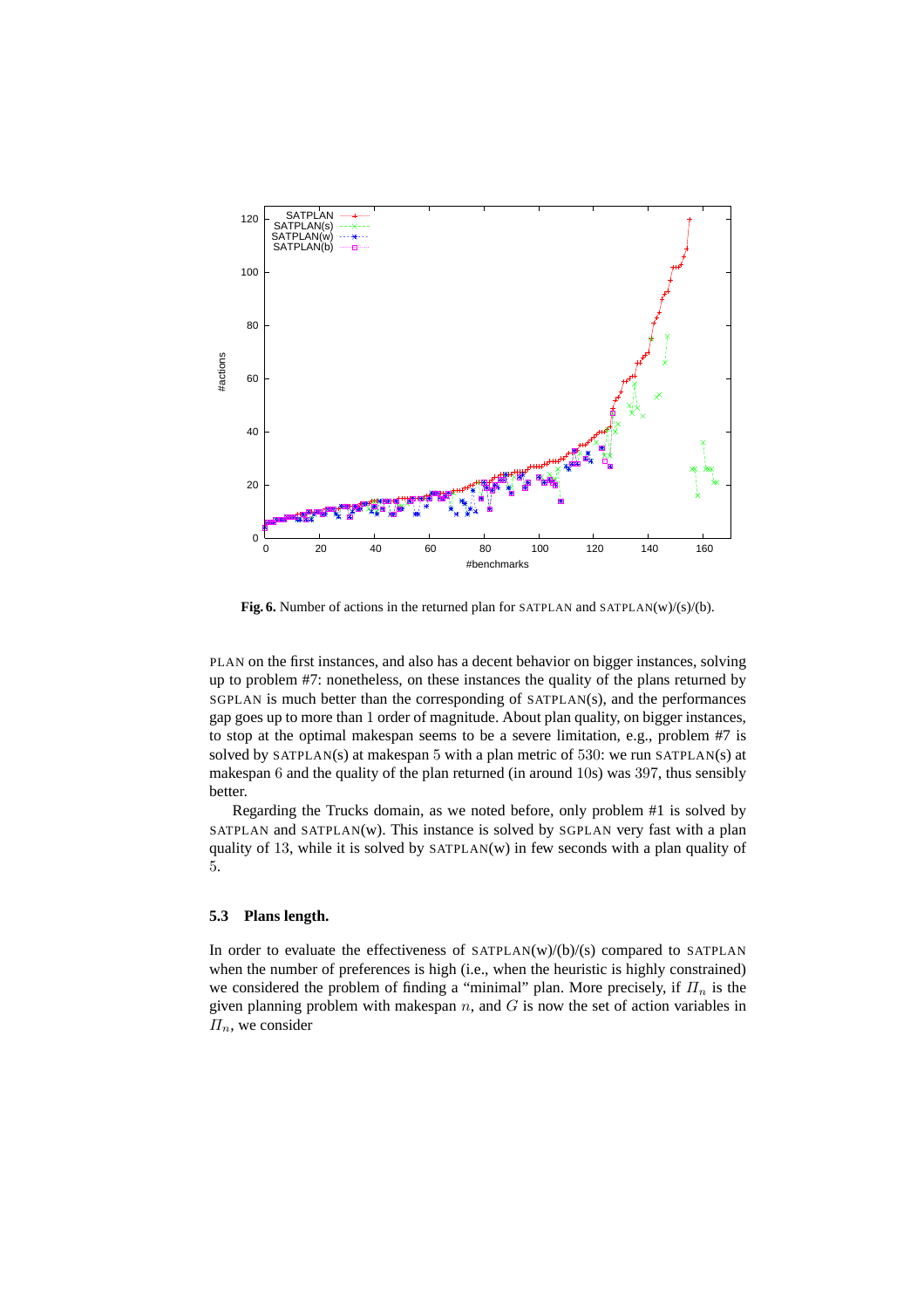

**Fig. 7.** Performances degradation for SATPLAN(s)/(w)/(b).

- 1. the qualitative preference  $\langle {\neg p : p \in G} \rangle, \prec \rangle$  where  $\neg p \prec \neg p'$  if p precedes p' according to the lexicographic ordering, and
- 2. the quantitative preference  $\langle {\neg p : p \in G} \rangle$ , c) in which c is the constant function 1.

In the quantitative case, these preferences encode the fact that we prefer plans with as few actions as possible; in the qualitative case that we prefer plans with subset-minimal solutions, i.e., no subset of the plan's actions achieve the goals. The qualitative preference has also been set in order to further constraint the heuristic up to the point to make it static on the action variables. In this setting, we are expecting both  $(a)$  a reduction in the plan length for SATPLAN(w)/(b)/(s) vs. SATPLAN, and  $(b)$  a degradation in the CPU performances of SATPLAN(w)/(b)/(s) wrt SATPLAN. We anticipate that, while for point  $(a)$  results meet expectations, this is only partially the case for point  $(b)$ .

Considering the "quality" of the plan returned in terms of number of actions, the results are in Figure 6, ordered according to SATPLAN's performances.

In the Figure, for sake of readability, we do not show the results for the airport, promela philosopher and optical, psr and trucks domains: for each instance in these domains SATPLAN/(w)/(b) (and also SATPLAN(s)) return plans with the same length: this is likely due to the structure of the problems, which do not permit optimizations in plan length. SATPLAN(w) in many cases returns plans of considerable better quality than SATPLAN. We can also further note that even if there are points missing in the Figure, which indicate instances that do not terminate within the time limit, they are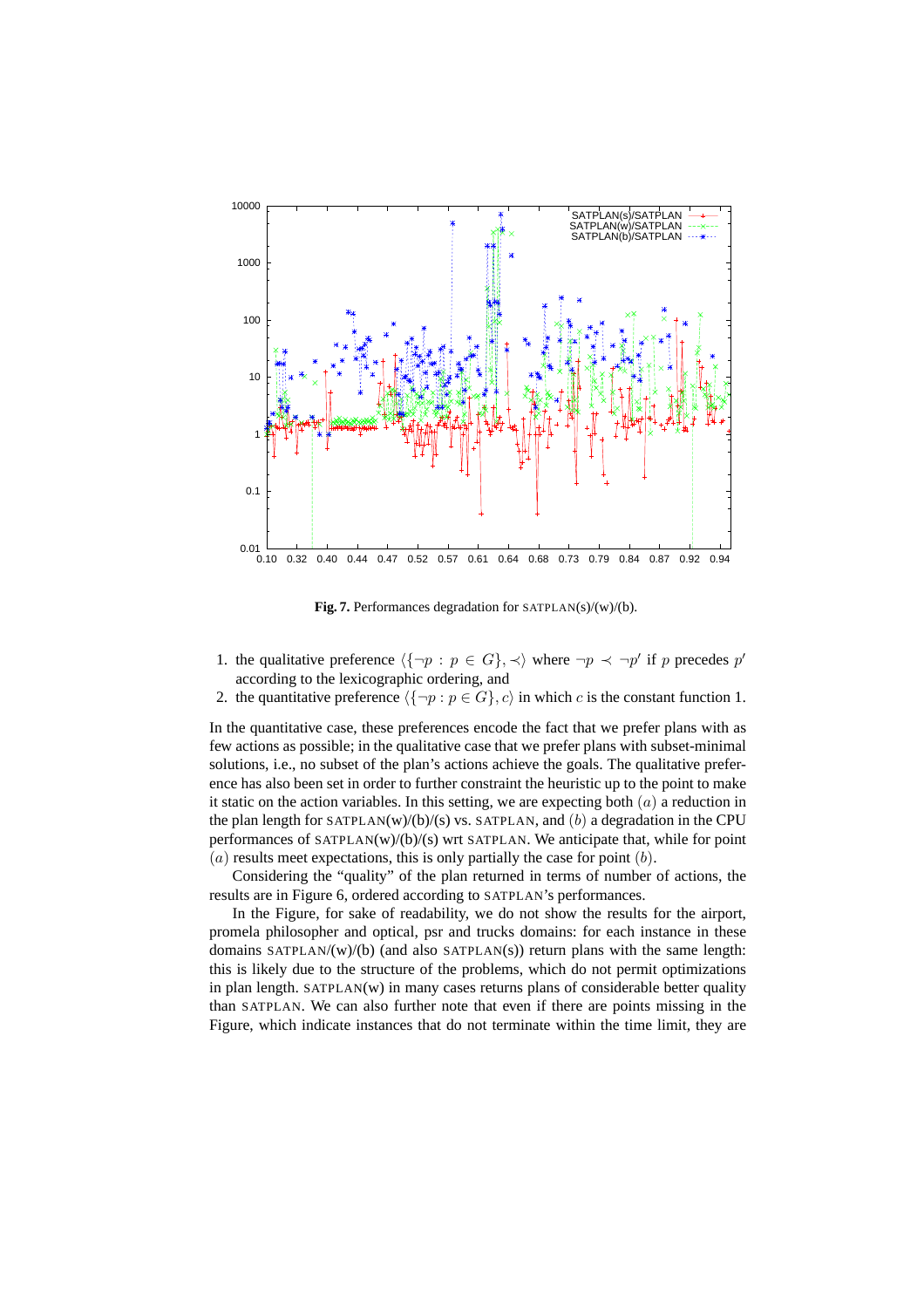just a few for  $SATPLAN(w)$ , but this in not the case for  $SATPLAN(b)$ , that in several cases runs out of time or memory when instances are big. Thus, its representative line is exactly the same of SATPLAN(w), but with a significant fraction of the points in the Figure missing.

About  $SATPLAN(s)$  we first note that, similarly to the case of soft goals, the quality of the plan returned by SATPLAN(s) is in most cases equal to that of SATPLAN(w), and it then could be used to effectively compute good approximation. Moreover, there are also instances, in the final part of the plot, solved uniquely by SATPLAN(s): if compared to SATPLAN, this reminds the observation in [33] that preferential splitting on action variables can lead to significant speed-ups.

Figure 7 takes into account the results for the problems of minimizing plan length by considering CPU time. In this Figure,

- on the x-axis there are the instances, sorted according to the ratio between the number of preferences (i.e., action variables) and the total number of variables in the instance for which a plan is found, and
- on the y-axis there is the ratio between the performances of SATPLAN(s)/(w)/(b)/ and SATPLAN, in logarithmic scale.

Differently from what we expected, we see that  $SATPLAN(W)$  is as efficient as  $SAT-$ PLAN for a significant initial portion of the plot, though on a few instances it does not terminate within the time limit. Thus, SATPLAN(w) can be very effective (or, at least, as effective as SATPLAN) even when the number of preferences is very high (e.g., several thousands). For ratio  $\geq 0.45$  SATPLAN(w) performances degrade, and several instances are not solved, or solved with a considerably higher CPU time in comparison to SATPLAN. SATPLAN(b) bad performances are easily explained by the fact that the quadratic BB-encoding leads to very big SAT instances: considering the relatively small "optical1" problem, the first satisfiable SAT instance has 2228 variables, of which 1050 correspond to preferences (action variables), and 34462 clauses, respectively; the same numbers when considering the W-encoding and the BB-encoding are 9348 and 56091, 13768 and 1157016, respectively: "optical1" is solved in 1.28s/2.17s/57.14s by SATPLAN/(w)/(b). Note also how SATPLAN(s) instead maintains its good behavior for almost all the spectrum of instances; it is also in several cases more efficient than SAT-PLAN.

Finally, in Table 2 we summarize the results presented in this paragraph, partly presented in Figure 7. In the table we also include instances that, for easy of presentation, we have not included in the figure. The table is structured as follows: the first column contains the percentage of actions variables over variables considered (as in the  $x$ -axis of Figure 7); the second column contains the number of instances in the percentage range specified in the first column, while the last three columns contain the results for  $SATPLAN(w)/(b)(s)$  over  $SATPLAN$ , further divided into three subcolumns, where each number is the instances that are solved in the respective percentage range and with a certain ratio range (as in the y-axis of Figure 7). Table 2 presents the analysis considering problems that contain at least a certain percentage of action variables, i.e., at least 40# of the total variables of the instance.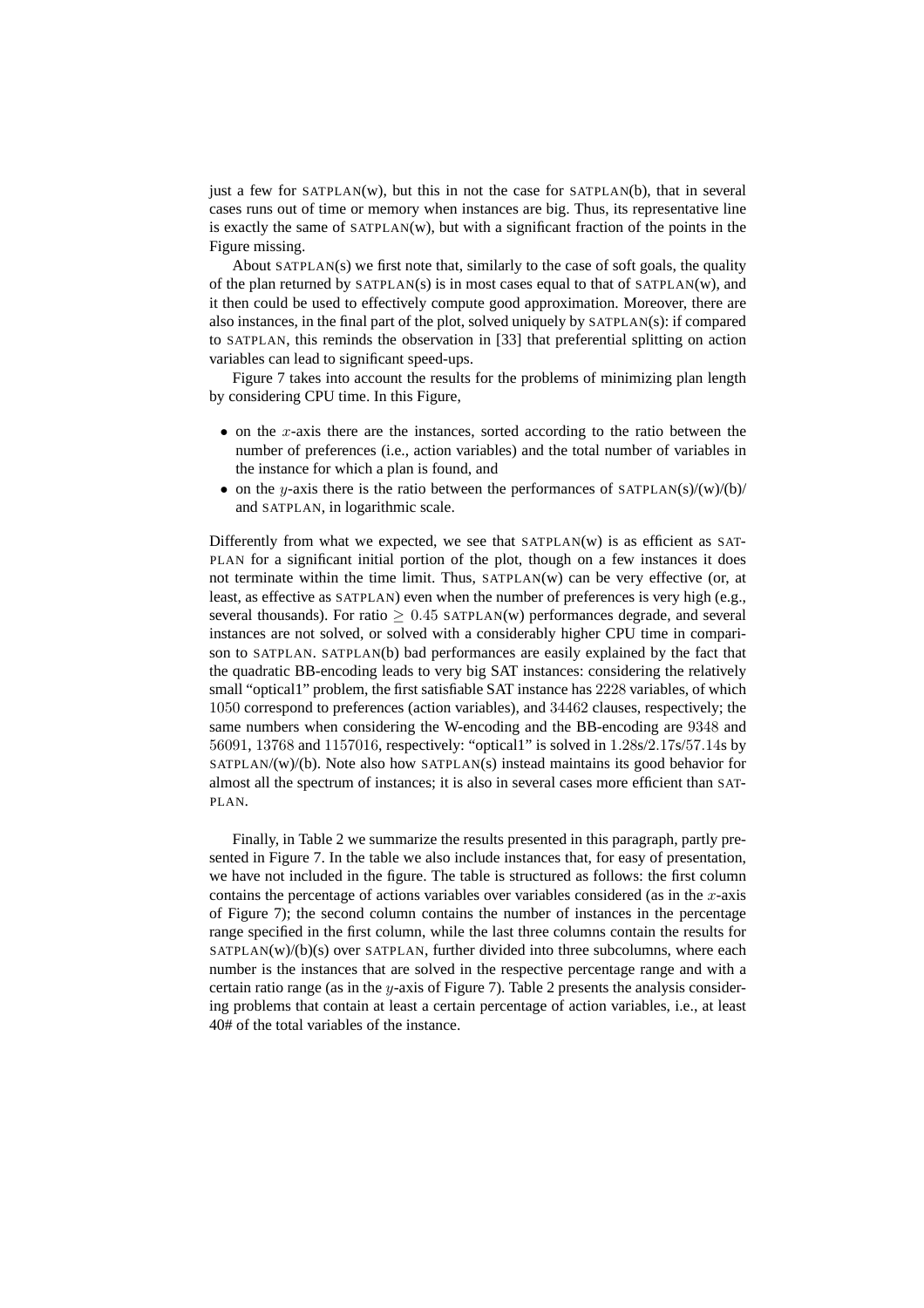| % ratio                   |    |    | $  \#pb  r =$ SATPLAN(b)/SATPLAN $ r =$ SATPLAN(w)/SATPLAN $ r =$ SATPLAN(s)/SATPLAN             |    |  |    |    |    |
|---------------------------|----|----|--------------------------------------------------------------------------------------------------|----|--|----|----|----|
|                           |    |    | $  r \leq 4 4 < r \leq 10 r > 10  r \leq 4 4 < r \leq 10 r > 10  r \leq 4 4 < r \leq 10 r > 10 $ |    |  |    |    |    |
| $0.4 - 0.5$               | 52 | 40 |                                                                                                  |    |  | 47 | 43 |    |
| $0.51 - 0.6$    41        |    | 24 |                                                                                                  | 10 |  | 28 | 41 |    |
| $0.61 - 0.7 \parallel 51$ |    |    | 15                                                                                               | 31 |  | 46 | 41 |    |
| $0.71 - 0.8$              | 42 |    |                                                                                                  | 26 |  | 41 | 20 | 20 |
| $0.81 - 0.9$              | 43 |    |                                                                                                  | 32 |  | 42 | 25 | 13 |
| $ 0.91 - 0.99 $ 37        |    | 16 |                                                                                                  | 12 |  |    |    | 16 |

**Table 2.** Summing up of results for minimizing plan length.

# **6 Related work**

We have seen that in the IPC-5 SATPLAN was the winner together with another SATbased planner, i.e., MAXPLAN [57, 13, 11]. The question is whether the new features we have proposed can be simply integrated into MAXPLAN. MAXPLAN works by first estimating an upper bound n for the optimal makespan, and than  $(i)$  generating a SAT formula  $\Pi_n$  for the fixed makespan n, and (ii) checking  $\Pi_n$  for satisfiability, by using a modified version of MINISAT. The algorithm stops if  $\Pi_n$  is unsatisfiable (and in this case  $n + 1$  is the optimal makespan), otherwise n is decreased. Given this, it should be relatively easy to integrate the proposed features for SATPLAN into MAXPLAN.

Considering the SAT literature, the problem of finding an optimal solution for  $\Pi_n$ in the presence of a quantitative constraint can be formulated as a Pseudo-Boolean optimization problem. MINISAT+ [22] has been the most effective solver in the 2005 Pseudo-Boolean evaluation<sup>11</sup> [43], and among the best in the 2006 and 2007 evaluations<sup>12</sup>. It is based on a reduction to SAT. In [30] the authors consider the problem of optimally solving SAT problems with preferences on literals, show how this can be done by modifying DLL along the same lines used in this paper, and show that the resulting system is competitive with MINISAT+ on MAXSAT and MINONE problems. Our work extends [30], and differs from it both theoretically and experimentally. From a theoretical point of view, we provide a simpler and more general treatment of preferences: for us, a preference is a formula and not just a literal. Formulas allow, e.g., to model conditional preferences like "If my jacket and pants have different color then I prefer to wear a white shirt" [5]. From an experimental point of view, here we focus on planning problems generated by SATPLAN, and also analyze the impact on the performances of the planner depending on the number of preferences. We show that when there are a few preferences, the performances of SATPLAN are not affected, which in turn implies that the same holds for the performances of the underlying SAT solver.

 $^{11}$  See http://www.cril.univ-artois.fr/PB05/.

<sup>12</sup> See http://www.cril.univ-artois.fr/PB06/ and http://www.cril. univ-artois.fr/PB07/,respectively.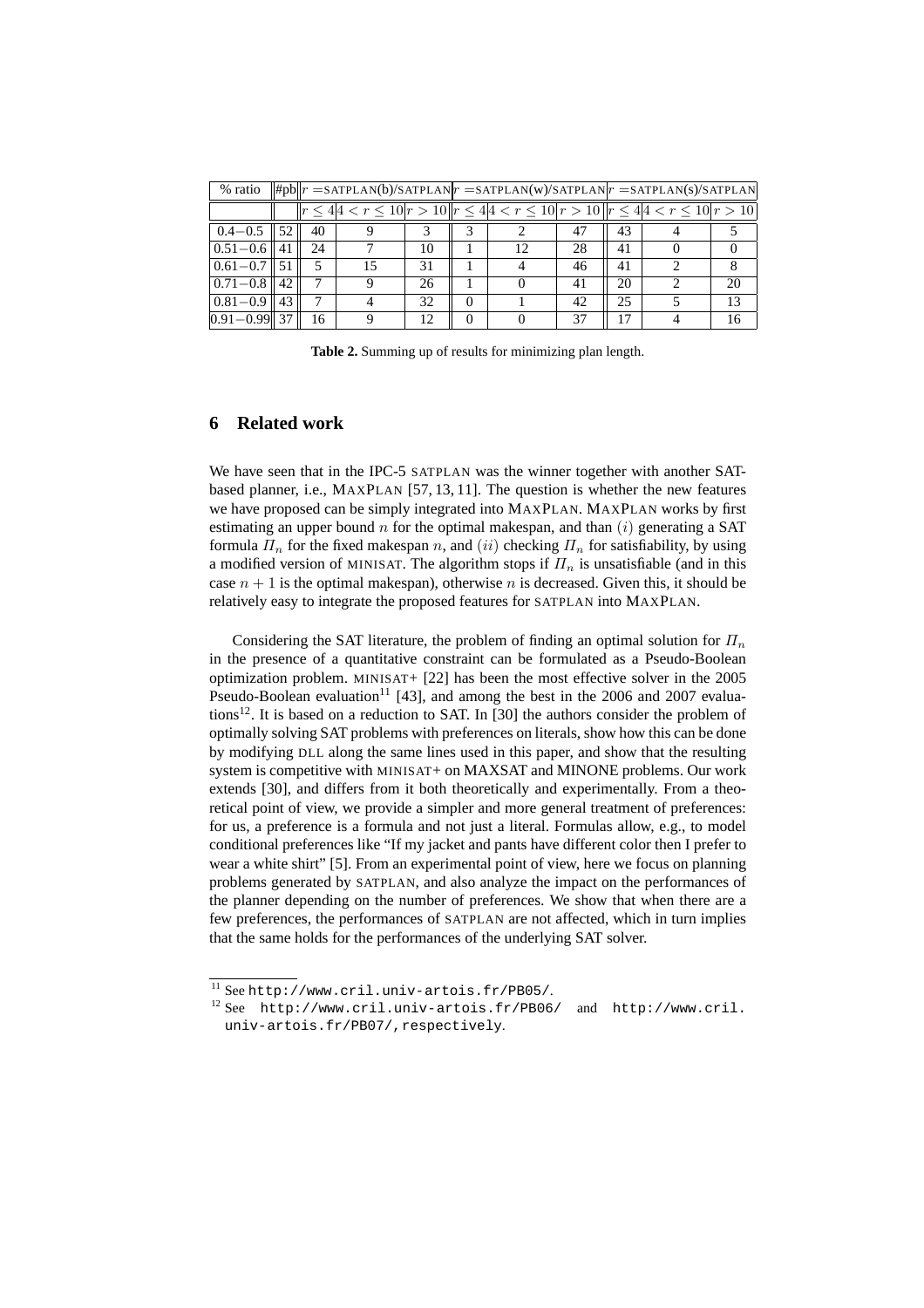Considering the literature on preferences in planning, some recent papers on planning with preferences particularly related to our work are [4, 6, 10, 47, 49]. In the first paper, the authors define a simple language for expressing temporally extended preferences and implement a forward search planner, called PPLAN. For each plan length  $n \geq 0$ , PPLAN is guaranteed to be *n*-optimal, where this intuitively means that there is no better plan of sequential length  $\leq n$ . The basic language for expressing preferences (called "basic desire formulas (BDFs)") is based on Linear Temporal Logic (LTL). BDFs are then ranked according to a total order to form "atomic preference formulas" which can then combined to form "general and aggregated preference formulas". It is well-known how to compile LTL with a bounded makespan into propositional logic and thus in the language of  $\Pi_n$ . It seems thus plausible that BDFs can be expressed as preferences in our setting, and we believe that the same holds for the preference formulas. In [6], the authors show how to extend GP-CSP [17] in order to find plans in planning problems with preferences expressed as a TCP-net [7, 8]. In the Boolean case, TCP-net can be expressed as Boolean formulas. Though these two works are not based on satisfiability, the problem they consider is the same we deal with: find an optimal plan wrt the given preferences among the plans with makespan  $n$ . However, these approaches and our can be easily extended in order to work without a bounded horizon, by simply using an iterative deepening approach, i.e., by successively incrementing  $n$ , each time using the previously found solutions to bound the search space, up to a point in which we are guaranteed to have an optimal solution, independently from the bound n. This is the approach followed in [10], where the problem considered is to extend the planning as satisfiability approach in order to find plans with optimal sequential length. Interestingly, the authors use a Boolean formula to encode the function representing the sequential length of the plan. In their approach, for a given  $n$ , the search for an optimal solution is done by iteratively calling the SAT solver, each time posting a constraint imposing a smaller value for the objective function (using [2]): when the SAT formula becomes unsatisfiable, n is set to  $n+1$  and the process is iterated looking for a better plan than the one so far discovered. For a fixed n, the problem considered in [10] is exactly the same we deal with in Section 5: finding an optimal "minimal" plan for  $\Pi_n$  using a quantitative approach. The fundamental difference between our approach and [10] is that we look for an optimal solution by imposing an ordering on the heuristic of the DLL solver, while they iteratively call the SAT solver as a black box. The disadvantage of their approach is that, e.g., the nogoods computed during a call are not re-used by the following calls for the same  $n$ . Our approach can also deal with qualitative preferences. In [47], the authors present an algorithm very similar to the one we have presented in this paper, and that thus first appeared in [31]. The algorithm is used to solve "optimal planning" problems, which can be easily captured by our framework. In addition, the authors provide theoretical results related to the framework presented, in particular to the complexity of "optimal planning". Finally, very recently, in [49] the authors have extended PDDL3 with Hierarchical Task Network (HTN) [29] preference constructs. The related system, HTNPLAN-P, which is based on the HTN planner SHOP2 [45], shows good results on IPC-5 benchmarks.

In the IPC-5, there were different planners able to compete in the "SimplePreferences" category, which include metrics on goal violation, that use different approaches.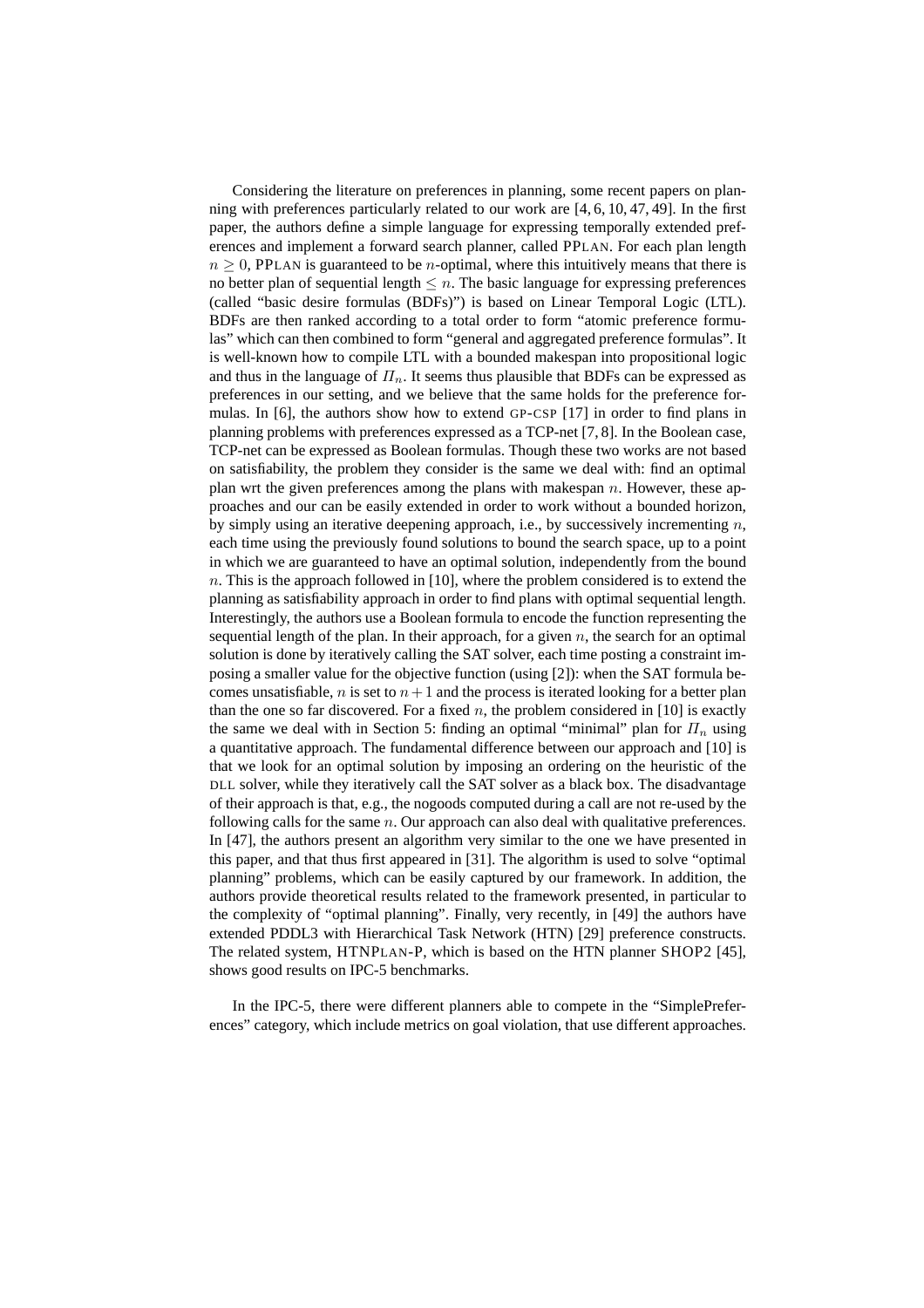We already presented SGPLAN [36]. In more details, SGPLAN ver. 5 extends ver. 4 for PDDL2.2 in order to deal with the new constructs of PDDL3. Its basic idea is to partition a problem into sub-problems, one for each (soft) goal (considered as hard), solve the sub-problems individually by a modified version of an existing planner i.e., METRIC-FF [34], and then resolve inconsistencies across sub-problems. Other planners include YOCHAN<sup>PS</sup> [3] and MIPS-XXL [19]. YOCHAN<sup>PS</sup> is a heuristic planner based on relaxed graph to obtain a heuristic estimation. Given that in PDDL3 benchmarks the impact of preferences violation on the plan metric is linear (i.e., metric is the sum of weighted preference expressions), preferences can be reduced to additive action costs: thus, YOCHAN<sup>PS</sup> reduces a PDDL3 problem into a PSP (Partial Satisfaction Planning) problem, by compiling the conditional effects into multiple action instances [24], and then uses the  $SAPA^{PS}$  PSP planner [18] to solve it. It explicitly selects a subset of preferences to achieve, which can be costly in the presence of many preferences. In our work, we have used a compilation technique from non-STRIPS to STRIPS problems inspired by the YOCHAN<sup>PS</sup>'s approach. MIPS-XXL, on the other hand, uses a very different approach based on buchi automata and it is able to plan with (quantitative) Temporally Extended Preferences (TEP) expressed with LTL formulas. It iteratively invokes (a modified version of) the METRIC-FF planner [34], forcing plans to have decreasing metric. In our analysis we have used SGPLAN because the results of the IPC-5 clearly demonstrate its superior performances.

We have seen that the last planner is able to deal with TEP. Another important approach is the one presented in [1], where the authors propose a method for compiling planning problems with TEP into problems containing only final-state preferences and a metric function, and exploit a variety of heuristic functions for the last. They also identify conditions under which a plan is optimal: thus, differently to our approach, they are not guaranteed to return always an optimal plan. Moreover, they look for such a plan using an incremental algorithm similar in spirit to the one used in YOCHAN<sup>PS</sup>. Their resulting system, HPLAN-P, is shown to have good performances, even if not as good as SGPLAN. In the specific case of planning as satisfiability, in [44] the authors generalize classical planning to deal with planning with Temporal Extended Goals (TEG), expressed as formulas in LTL, by means of a reduction for planning with LTL goals (without the next-time operator) can be translated into SAT.

Considering the approaches based on logic programming, two of the main works are those in  $[4, 50]$ , which can deal with qualitative TEP. They are based on the  $PP$ preference language, which can express different type of preferences, e.g., over states, actions and trajectories. The concept of preferred plans is defined similarly to our paper. In [50], the authors use a compilation into a logic programs to be solved under the answer set semantics (ASP) [25, 26] by using an ASP solver. The work in [4] further extends the  $PP$  language with quantification, conditional constructs and aggregators. The related systems are known to be less efficient than other planners mainly because they do not use suited methods, e.g., heuristics, to guide search toward the achievements of preferences. In the same area, the work in [15] presents a framework where preferences can be compiled into logic programs (to be again solved by an ASP solver). Different preference strategies are presented, which include other approaches captured by the framework, e.g., the one presented in [9].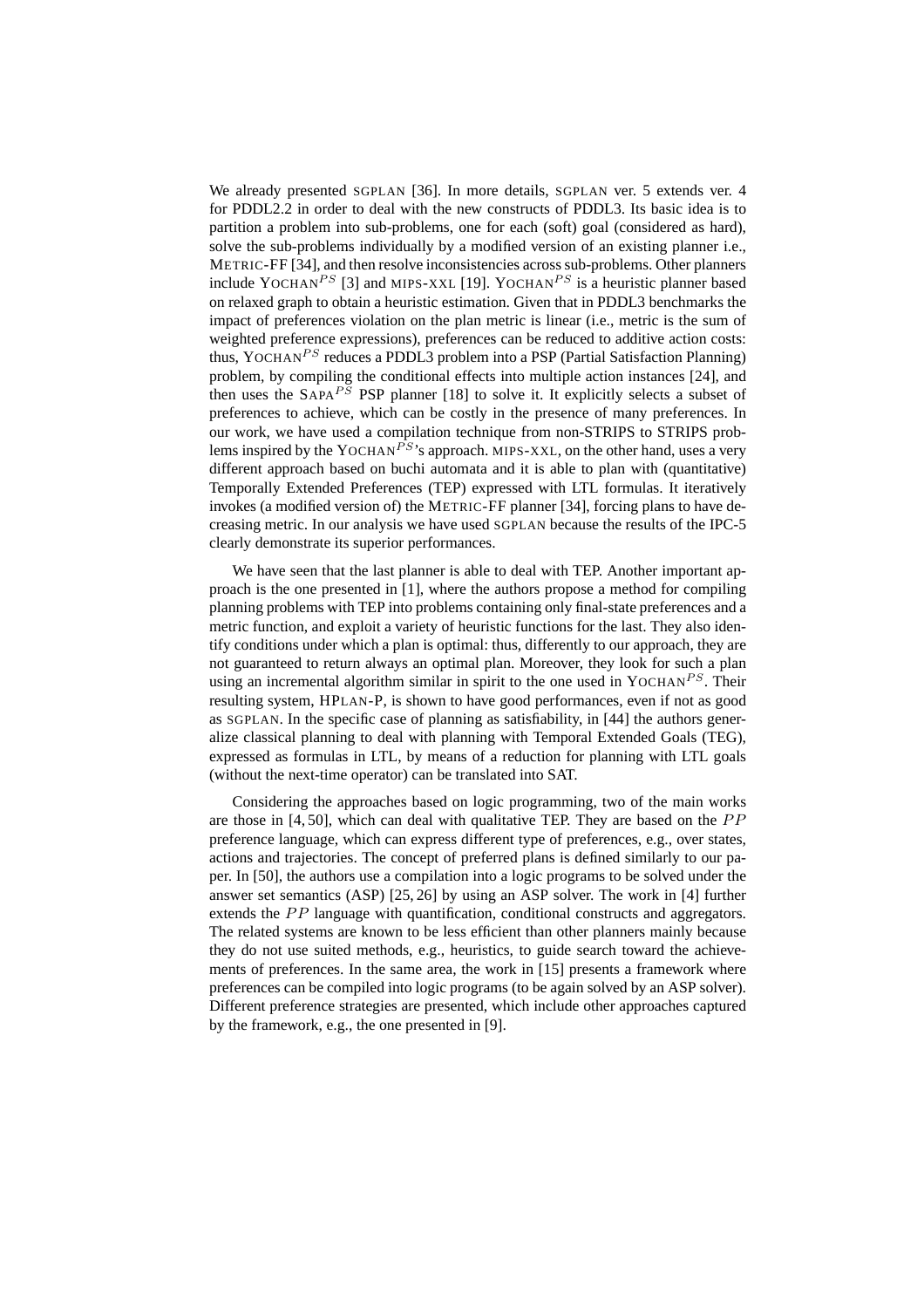#### **7 Conclusions, final remarks and future works**

We have shown how it is possible to easily extend the Planning as Satisfiability approach in order to handle both qualitative and quantitative preferences, and SATPLAN to handle simple (i.e., where the structure of the partial order is restricted to particular, e.g., linear, cases) preferences. This work is an extension of the first attempt based on SAT which can effectively deal with this important problem [31]: it is actually considered the reference SAT-based approach to deal with preferences, see, e.g., [27], the AAAI 2007 tutorial on "Planning and Scheduling with Over-Subscribed Resources, Preferences, and Soft Constraints<sup>713</sup> by Mihn B. Do, Terry Zimmermann and Subbarao Kambhampati, and the joint KR/ICAPS 2008 tutorial on "Preferences, Planning and Control"<sup>14</sup> by Ronen Brafman. Our experimental analysis points out that with a few preferences (as it is the case for problems with soft goals), the performances in term of CPU time of  $SATPLAN(w)/(b)$  are roughly the same as  $SATPLAN's$  ones, and that the same happens for SATPLAN(w) even in the presence of thousands of preferences, at least on some domains: significant degradations only show up in a reduced portion of the analyzed instances (results are even better for SATPLAN(s): it solves a different problem but often its results are the same of SATPLAN(w), and thus it can be used to compute good approximated results). Remarkably, such results are reached while SATPLAN(P) returns plan of considerable better quality than SATPLAN, and in line with state-of-the-art results showed by SGPLAN on most problems with non-conflicting and conflicting soft goals, but on problems with conflicting goals with non-uniform weights. This fact can suggest to evaluate in the future an approach based on compilation into a PB formula, which naturally handle linear metric functions defined over boolean variables with integer coefficients (similarly to [52, 55, 54]), and to relax the computation of makespan-optimal plans, which has been showed to be another source of inefficiency, in order to find even better solutions when dealing with problems involving both optimizations wrt actions, e.g., in the quantitative case [10], and, more recently, [12], and optimizations wrt soft goals. We also plan to directly deal with "action costs" (e.g., [42, 12]), also introduced as a requirement in IPC-6 (see, e.g., [20] for one of the best approaches).

## **References**

- 1. Jorge A. Baier, Fahiem Bacchus, and Sheila A. McIlraith. A heuristic search approach to planning with temporally extended preferences. In Manuela M. Veloso, editor, *Proc. of the 20th International Joint Conference on Artificial Intelligence (IJCAI 2007)*, pages 1808– 1815, 2007.
- 2. Olivier Bailleux and Yacine Boufkhad. Efficient CNF encoding of boolean cardinality constraints. In Francesca Rossi, editor, *Proc. of the 9th International Conference on Principles and Practice of Constraint Programming (CP 2003)*, volume 2833 of *Lecture Notes in Computer Science*, pages 108–122. Springer, 2003.

 $\overline{13}$  The related slides are available at http://rakaposhi.eas.asu.edu/ aaai2007-psp-tut/osp.pdf.

<sup>&</sup>lt;sup>14</sup> The related slides are available at http://www.cs.bgu.ac.il/~brafman/kr+ icaps08.pdf.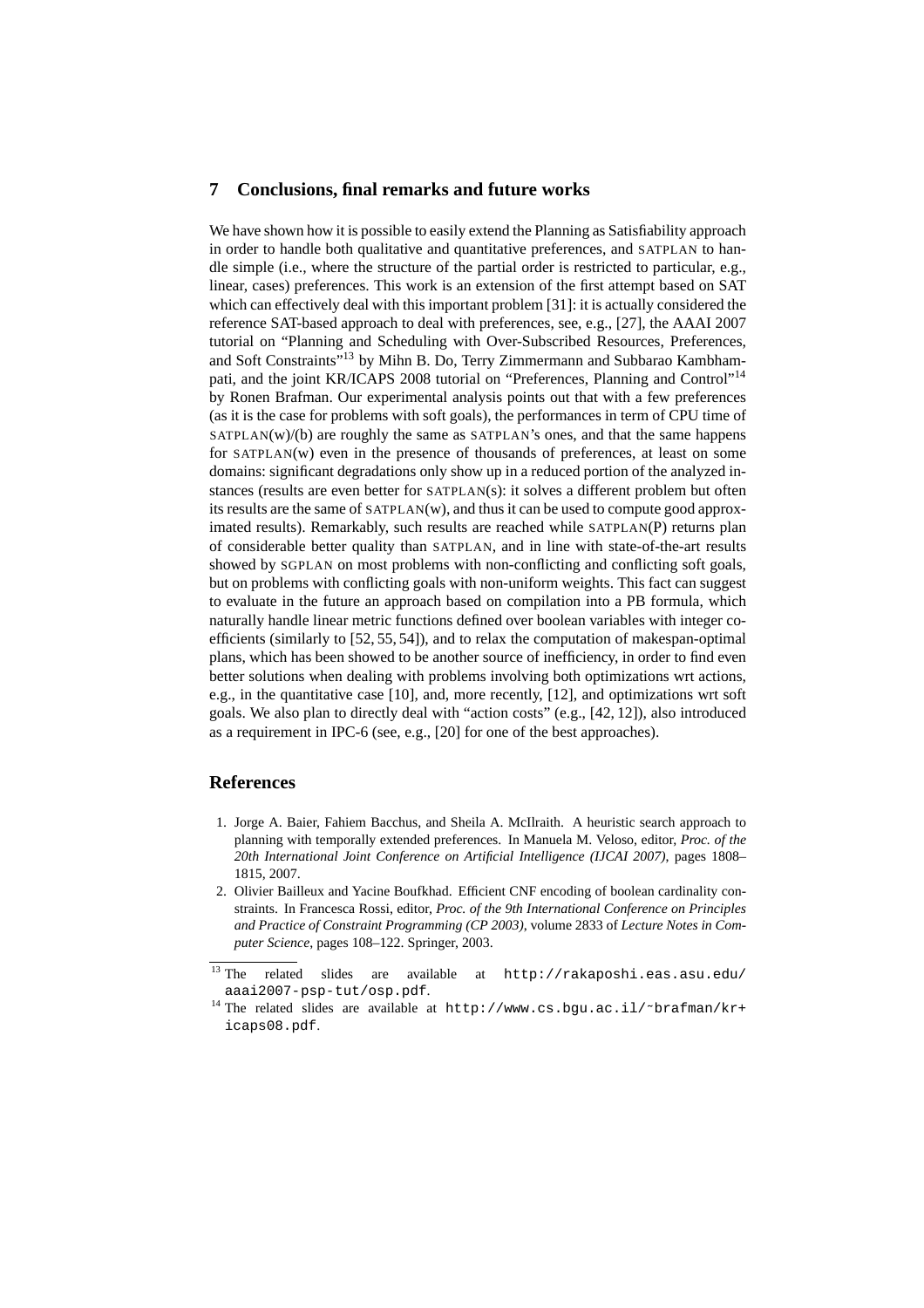- 3. Josh Benton, Subbarao Kambhampati, and Minh B. Do. YochanPS: PDDL3 simple preferences and partial satisfaction planning. 5th Internation Planning Competition Booklet, pages 23-25. Available at http://zeus.ing.unibs.it/ipc-5/booklet/ i06-ipc-allpapers.pdf, 2006.
- 4. Meghyn Bienvenu, Christian Fritz, and Sheila A. McIlraith. Planning with qualitative temporal preferences. In Patrick Doherty, John Mylopoulos, and Christopher A. Welty, editors, *Proc. of the 10th International Conference on Principles of Knowledge Representation and Reasoning (KR 2006)*, pages 134–144. AAAI Press, 2006.
- 5. Craig Boutilier, Ronen I. Brafman, Carmel Domshlak, Holger H. Hoos, and David Poole. CP-nets: A tool for representing and reasoning with conditional ceteris paribus preference statements. *Journal of Artificial Intelligence Research*, 21:135–191, 2004.
- 6. Ronen I. Brafman and Yuri Chernyavsky. Planning with goal preferences and constraints. In Susanne Biundo, Karen L. Myers, and Kanna Rajan, editors, *Proc. of the 15th International Conference on Automated Planning and Scheduling (ICAPS 2005)*, pages 182–191. AAAI Press, 2005.
- 7. Ronen I. Brafman and Carmel Domshlak. Introducing variable importance tradeoffs into cp-nets. In Adnan Darwiche and Nir Friedman, editors, *Proc. of the 18th Conference in Uncertainty in Artificial Intelligence (UAI 2002)*, pages 69–76. Morgan Kaufmann, 2002.
- 8. Ronen I. Brafman, Carmel Domshlak, and Solomon Eyal Shimony. On graphical modeling of preference and importance. *Journal of Artificial Intelligence Research*, 25:389–424, 2006.
- 9. Gerhard Brewka and Thomas Eiter. Preferred answer sets for extended logic programs. *Artificial Intelligence*, 109(1-2):297–356, 1999.
- 10. Markus Büttner and Jussi Rintanen. Satisfiability planning with constraints on the number of actions. In Susanne Biundo, Karen L. Myers, and Kanna Rajan, editors, *Proc. of the 15th International Conference on Automated Planning and Scheduling (ICAPS 2005)*, pages 292–299. AAAI Press, 2005.
- 11. Yixin Chen, Ruoyun Huang, Zhao Xing, and Weixiong Zhang. Long-distance mutual exclusion for planning. *Artificial Intelligence*, 173(2):365–391, 2009.
- 12. Yixin Chen, Qiang Lv, and Ruoyun Huang. Plan-A: A cost-optimal planner based on SAT-constrained optimization. In *6th International Planning Competition. Available at* http://ipc.informatik.uni-freiburg.de/Planners? action=AttachFile&do=view&target=Plan-A.pdf, 2008.
- 13. Yixin Chen, Zhao Xing, and Weixiong Zhang. Long-distance mutual exclusion for propositional planning. In Manuela M. Veloso, editor, *Proc. of the 20th International Joint Conference on Artificial Intelligence (IJCAI 2007)*, pages 1840–1845, 2007.
- 14. Martin Davis, George Logemann, and Donald Loveland. A machine program for theorem proving. *Journal of the ACM*, 5(7), 1962.
- 15. James P. Delgrande, Torsten Schaub, and Hans Tompits. A framework for compiling preferences in logic programs. *Theory and Practice of Logic Programming*, 3(2):129–187, 2003.
- 16. Emanuele DiRosa, Enrico Giunchiglia, and Marco Maratea. Solving satisfiability problems with preferences. *Accepted to Constraints, Special issue on Constraint-based approaches to preference modelling and reasoning*, 2009. Available at http://www.star.dist. unige.it/˜marco/Data/09constraints.pdf.
- 17. Minh B. Do and Subbarao Kambhampati. Planning as constraint satisfaction: Solving the planning graph by compiling it into CSP. *Artificial Intelligence*, 132(2):151–182, 2001.
- 18. Minh B. Do and Subbarao Kambhampati. Partial satisfaction (over-subscription) planning as heuristic search. In *Proc. of the International Conference of Knowledge Based Computer Systems (KBCS 2004)*, 2004.
- 19. Stefan Edelkamp, S. Jabber, M. Nazih Kambhampati, and Minh B. Do. Largescale optimal PDDL3 with MIPS-XXL. 5th Internation Planning Competition Book-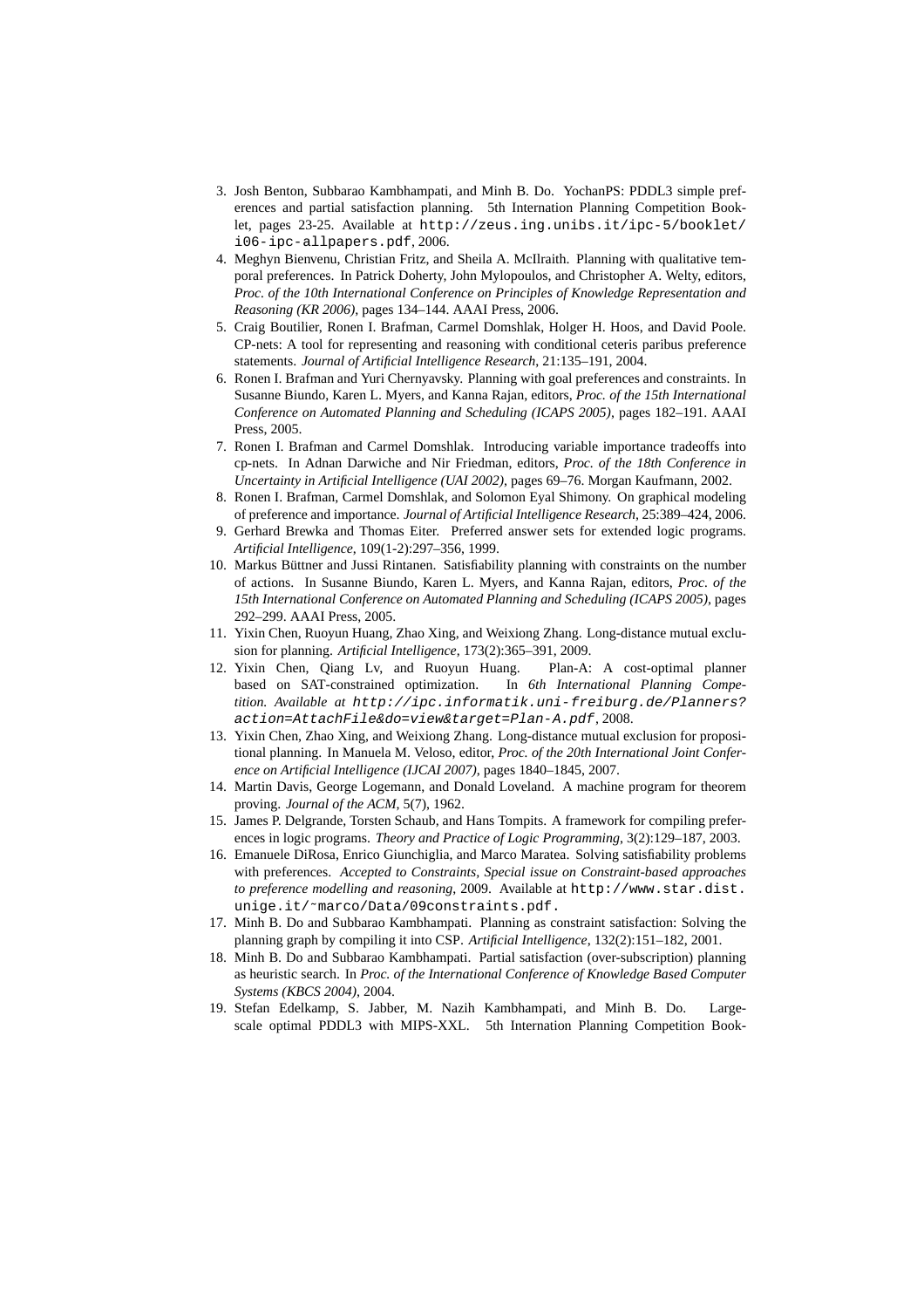let, pages 28-30. Available at http://zeus.ing.unibs.it/ipc-5/booklet/ i06-ipc-allpapers.pdf, 2006.

- 20. Stefan Edelkamp and Peter Kissmann. Optimal symbolic planning with action costs and preferences. In Craig Boutilier, editor, *Proc. of the 21st International Joint Conference on Artificial Intelligence (IJCAI 2009)*, pages 1690–1695, 2009.
- 21. Niklas Eén and Niklas Sörensson. An extensible SAT-solver. In Enrico Giunchiglia and Armando Tacchella, editors, *Proc. of the 6th International Conference on the Theory and Applications of Satisfiability Testing (SAT 2003)*, volume 2919 of *Lecture Notes in Computer Science*, pages 502–518. Springer, 2003.
- 22. Niklas Eén and Niklas Sörensson. Translating pseudo-boolean constraints into SAT. *Journal of Satisfiability, Boolean Modeling and Computation*, 2(1-4):1–26, 2006.
- 23. Richard Fikes and Nils J. Nilsson. STRIPSe: A new approach to the application of theorem proving to problem solving. *Artificial Intelligence*, 2(3-4):189–208, 1971.
- 24. B. Cenk Gazen and Craig A. Knoblock. Combining the expressivity of UCPOP with the efficiency of Graphplan. In Sam Steel and Rachid Alami, editors, *Proc. of the 4th European Conference on Planning (ECP 1997): Recent Advances in AI Planning*, volume 1348 of *Lecture Notes in Computer Science*, pages 221–233. Springer, 1997.
- 25. Michael Gelfond and Vladimir Lifschitz. The stable model semantics for logic programming. In Robert Kowalski and Kenneth Bowen, editors, *Proc. 5th International Conference on Logic Programming (ICLP/SLP 1998)*, pages 1070–1080, 1988.
- 26. Michael Gelfond and Vladimir Lifschitz. Classical negation in logic programs and disjunctive databases. *New Generation Computing*, 9:365–385, 1991.
- 27. Alfonso Gerevini, Patrick Haslum, Derek Long, Alessandro Saetti, and Yannis Dimopoulos. Deterministic planning in the 5th IPC: PDDL3 and experimental evaluation of the planners. *Artificial Intelligence*, 173(5-6):619–668, 2009.
- 28. Alfonso Gerevini and Derek Long. Plan constraints and preferences in PDDL3. In *Proc. of the ICAPS-2006 Workshop on Preferences and Soft Constraints in Planning*, pages 46–53, 2006.
- 29. Malik Ghallab, Dana Nau, and Paolo Traverso. *Automated Planning: Theory and Practice*, chapter Hierarchical Task Network Planning. Morgan Kaufmann, 2003.
- 30. Enrico Giunchiglia and Marco Maratea. Solving optimization problems with DLL. In Gerhard Brewka, Silvia Coradeschi, Anna Perini, and Paolo Traverso, editors, *Proc. of the 17th European Conference on Artificial Intelligence (ECAI 2006)*, volume 141 of *Frontiers in Artificial Intelligence and Applications*, pages 377–381. IOS Press, 2006.
- 31. Enrico Giunchiglia and Marco Maratea. Planning as satisfiability with preferences. In *Proc. of the 22nd AAAI Conference on Artificial Intelligence*, pages 987–992. AAAI Press, 2007.
- 32. Enrico Giunchiglia and Marco Maratea. SAT-based planning with minimal-#actions plans and "soft" goals. In Roberto Basili and Maria Teresa Pazienza, editors, *Proc. of the 10th Congress of the Italian Association for Artificial Intelligence (AI\*IA 2007)*, volume 4733 of *Lecture Notes in Computer Science*, pages 422–433. Springer, 2007.
- 33. Enrico Giunchiglia, Alessandro Massarotto, and Roberto Sebastiani. Act, and the rest will follow: Exploiting determinism in planning as satisfiability. In *Proc. of 15th National Conference on Artificial Intelligence (AAAI 1998)*, pages 948–953. AAAI Press, 1998.
- 34. Jörg Hoffmann. The Metric-FF planning system: Translating "ignoring delete lists" to numeric state variables. *Journal of Artificial Intelligence Research*, 20:291–341, 2003.
- 35. Jörg Hoffmann and Stefan Edelkamp. The deterministic part of IPC-4: An overview. *Journal of Artificial Intelligence Research*, 24:519–579, 2005.
- 36. Chih-Wei Hsu, Benjamin W. Wah, Rouyun Huang, and Yixin Chen. Constraint partitioning for solving planning problems with trajectory constraints and goal preferences. In Manuela M. Veloso, editor, *Proc. of the 20th International Joint Conference on Artificial Intelligence (IJCAI 2007)*, pages 1924–1929, 2007.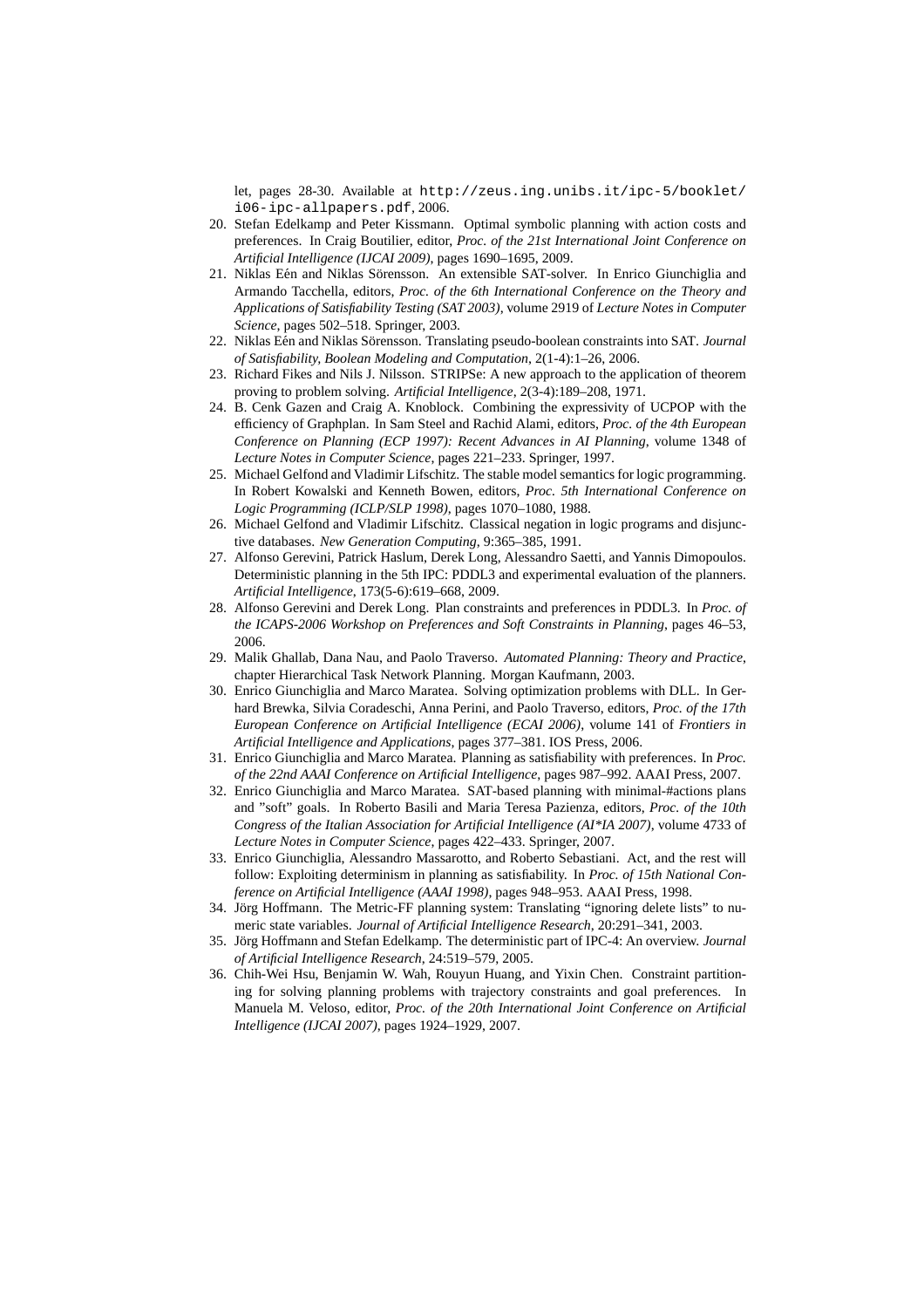- 37. Paul Jackson and Daniel Sheridan. Clause form conversions for boolean circuits. In Holger H. Hoos and David G. Mitchell, editors, *Proc. of the 7th International Conference on Theory and Applications of Satisfiability Testing (SAT 2004)*, volume 3542 of *Lecture Notes in Computer Science*, pages 183–198. Springer, 2005.
- 38. Matti Järvisalo, Tommi A. Junttila, and Ilkka Niemelä. Unrestricted vs restricted cut in a tableau method for boolean circuits. *Annals of Mathemathics and Artificial Intelligence*, 44(4):373–399, 2005.
- 39. Henry Kautz and Bart Selman. Planning as satisfiability. In Bernd Neumann, editor, *Proc. of the 10th European Conference on Artificial Intelligence (ECAI 1992)*, pages 359–363. IOS Press, 1992.
- 40. Henry Kautz and Bart Selman. Unifying SAT-based and graph-based planning. In Thomas Dean, editor, *Proc. of the 16th International Joint Conference on Artificial Intelligence (IJ-CAI 1999)*, pages 318–325. Morgan-Kaufmann, 1999.
- 41. Henry Kautz and Bart Selman. SATPLAN04: Planning as satisfiability. In *5th Internation Planning Competition Booklet, pages 45-47. Available at* http://zeus.ing.unibs. it/ipc-5/booklet/i06-ipc-allpapers.pdf, 2006.
- 42. Emil Keyder and Hector Geffner. Heuristics for planning with action costs revisited. In Malik Ghallab, Constantine D. Spyropoulos, Nikos Fakotakis, and Nikolaos M. Avouris, editors, *Proc. of 18th European Conference on Artificial Intelligence (ECAI 2008)*, volume 178 of *Frontiers in Artificial Intelligence and Applications*, pages 588–592. IOS Press, 2008.
- 43. Vasco M. Manquinho and Olivier Roussel. The first evaluation of pseudo-boolean solvers (PB05). *Journal on Satisfiability, Boolean Modeling and Computation*, 2:103–143, 2006.
- 44. Robert Mattmüller and Jussi Rintanen. Planning for temporally extended goals as propositional satisfiability. In Manuela M. Veloso, editor, *Proc. of the 20th International Joint Conference on Artificial Intelligence (IJCAI 2009)*, pages 1966–1951, 2007.
- 45. Dana S. Nau, Tsz-Chiu Au, Okhtay Ilghami, Ugur Kuter, J. William Murdock, Dan Wu, and Fusun Yaman. SHOP2: An HTN planning system. *Journal of Artificial Intelligence Research*, 20:379–404, 2003.
- 46. David A. Plaisted and Steven Greenbaum. A structure-preserving clause form translation. *Journal of Symbolic Computation*, 2:293–304, 1986.
- 47. Katrina Ray and Matthew L. Ginsberg. The complexity of optimal planning and a more efficient method for finding solutions. In Jussi Rintanen, Bernhard Nebel, J. Christopher Beck, and Eric A. Hansen, editors, *Proc. of the 18th International Conference on Automated Planning and Scheduling (ICAPS 2008)*, pages 280–287. AAAI, 2008.
- 48. David E. Smith. Choosing objectives in over-subscription planning. In Shlomo Zilberstein, Jana Koehler, and Sven Koenig, editors, *Proc. of 14th International Conference on Automated Planning and Scheduling (ICAPS 2004)*, pages 393–401. AAAI, 2004.
- 49. Shirin Sohrabi, Jorge A. Baier, and Sheila A. McIlraith. HTN planning with preferences. In Craig Boutilier, editor, *Proc. of the 21st International Joint Conference on Artificial Intelligence (IJCAI 2009)*, pages 1790–1797, 2009.
- 50. Tran Cao Son and Enrico Pontelli. Planning with preferences using logic programming. *Theory and Practice of Logic Programming*, 6(5):559–607, 2006.
- 51. G. Tseitin. On the complexity of proofs in propositional logics. *Seminars in Mathematics*, 8, 1970.
- 52. Menkes van den Briel and Subbarao Kambhampati. Optiplan: Unifying ip-based and graphbased planning. *Journal of Artificial Intelligence Research*, 24:919–931, 2005.
- 53. Menkes van den Briel, Romeo Sanchez Nigenda, Minh Binh Do, and Subbarao Kambhampati. Effective approaches for partial satisfaction (over-subscription) planning. In Deborah L. McGuinness and George Ferguson, editors, *Proc. of 19th National Conference on Artificial Intelligence (AAAI 2004)*, pages 562–569. AAAI Press / The MIT Press, 2004.